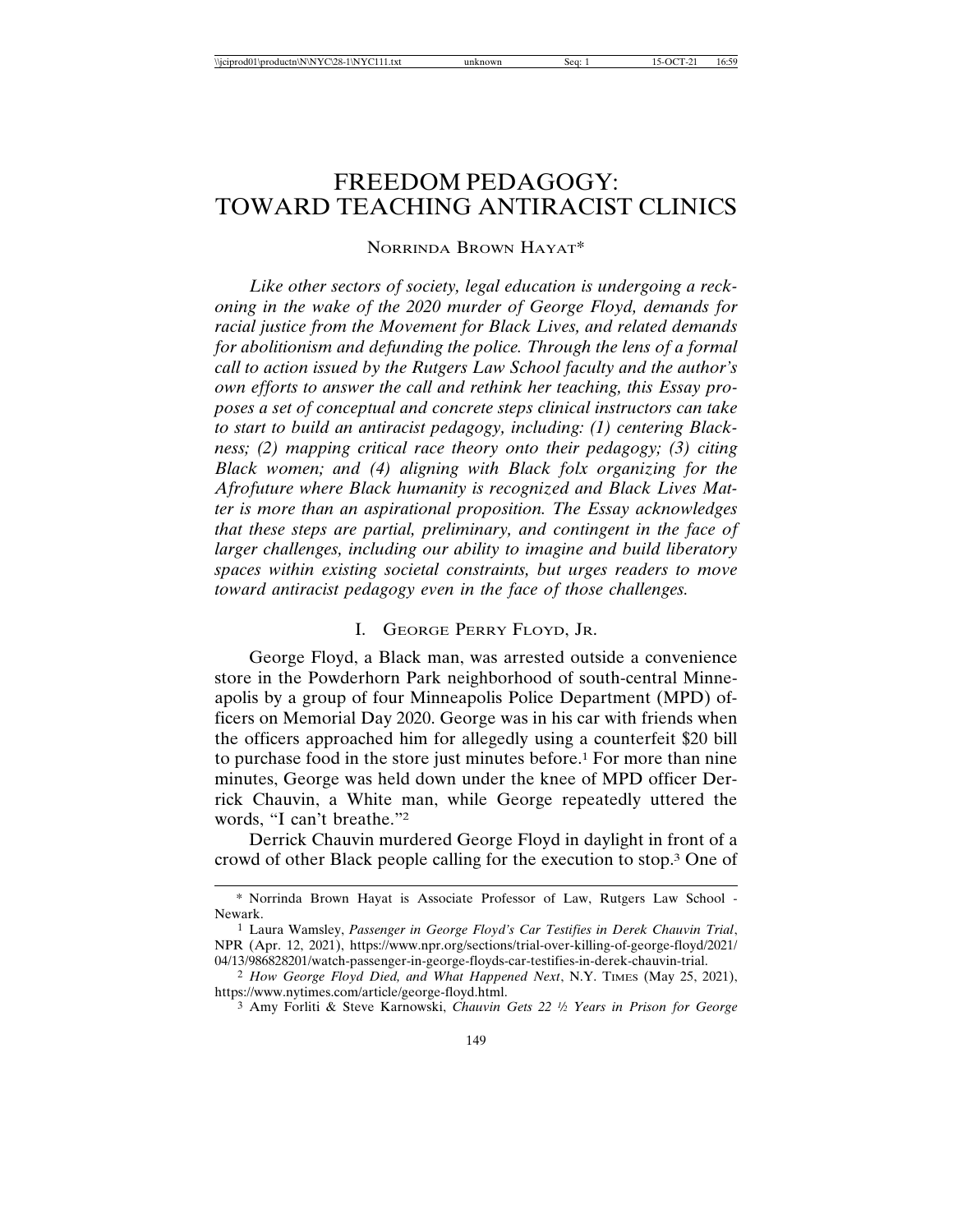those Black people, a teenager, Darnella Frazier, recorded what she witnessed on her telephone and circulated it on the Internet.4 The video went viral and sparked international outrage.5 George left a daughter, Gianna Floyd, whom he called "Buttercup," a host of other family members, and many friends to mourn his death and remember his life.<sup>6</sup>

George was 46 years old when he was murdered. He was born in Fayetteville, North Carolina,<sup>7</sup> one of five children of Larcenia "Missy" Floyd and George Perry.8 George's family eventually relocated from North Carolina to Texas and moved into Houston's Cuney Homes.9 George was a successful basketball and football player, and he went on to win several championships during his high school career. George's athletic skills, height, and dedication earned him a scholarship to play basketball at South Florida Community College, which he did for two years.10 Shortly before his death, George went back to school to obtain his commercial driver's license.<sup>11</sup> By all accounts, George moved to Minnesota for a better life.

George Floyd's life and his premature death remind us of why antiracist teaching is so important. Our Black clients are no different than George Floyd, Sandra Bland, Aiyana Stanley-Jones, Trayvon Martin, Sean Bell, Philando Castile, Tanisha Anderson, Atatiana Jefferson, Charleena Lyles, Breonna Taylor, Maurice Gordon, Ahmaud Arbery, Eric Garner, Michael Brown Jr., Tamir Rice, Walter Scott, Tony McDade, and many other unarmed Black people who have been killed at the hands of the state. We owe it to them to practice social justice law in an antiracist way and to teach our students to do the same. Doing so is one way that legal educators can help to realize the commitment that Black lives matter.

In this Essay, I briefly reflect on my own motivations for setting

*Floyd's Death*, AP NEWS (June 25, 2021), https://apnews.com/article/derek-chauvin-sentencing-23c52021812168c579b3886f8139c73d.

<sup>4</sup> Amy Forliti, *Teen Who Recorded Floyd's Arrest, Death Wins Pulitzer Nod*, AP NEWS (June 11, 2021), https://apnews.com/article/pulitzer-prize-2021-citation-darnella-fraziergeorge-floyd-dce128319a373ef5360237f4c80dc9bb.

<sup>5</sup> *Id.*

<sup>6</sup> Manny Fernandez & Audra D.S. Burch, *George Floyd, From 'I Want to Touch the World' to 'I Can't Breathe'*, N.Y. TIMES (Apr. 20, 2021), https://www.nytimes.com/article/ george-floyd-who-is.html.

<sup>7</sup> *Id.*

<sup>8</sup> *Id.*

<sup>9</sup> *Id.*

<sup>10</sup> *Id.*

<sup>11</sup> Maya Rao, *George Floyd's Search for Salvation*, STARTRIBUNE (Dec. 20, 2020), https://www.startribune.com/george-floyd-hoped-moving-to-minnesota-would-save-himwhat-he-faced-here-killed-him/573417181/.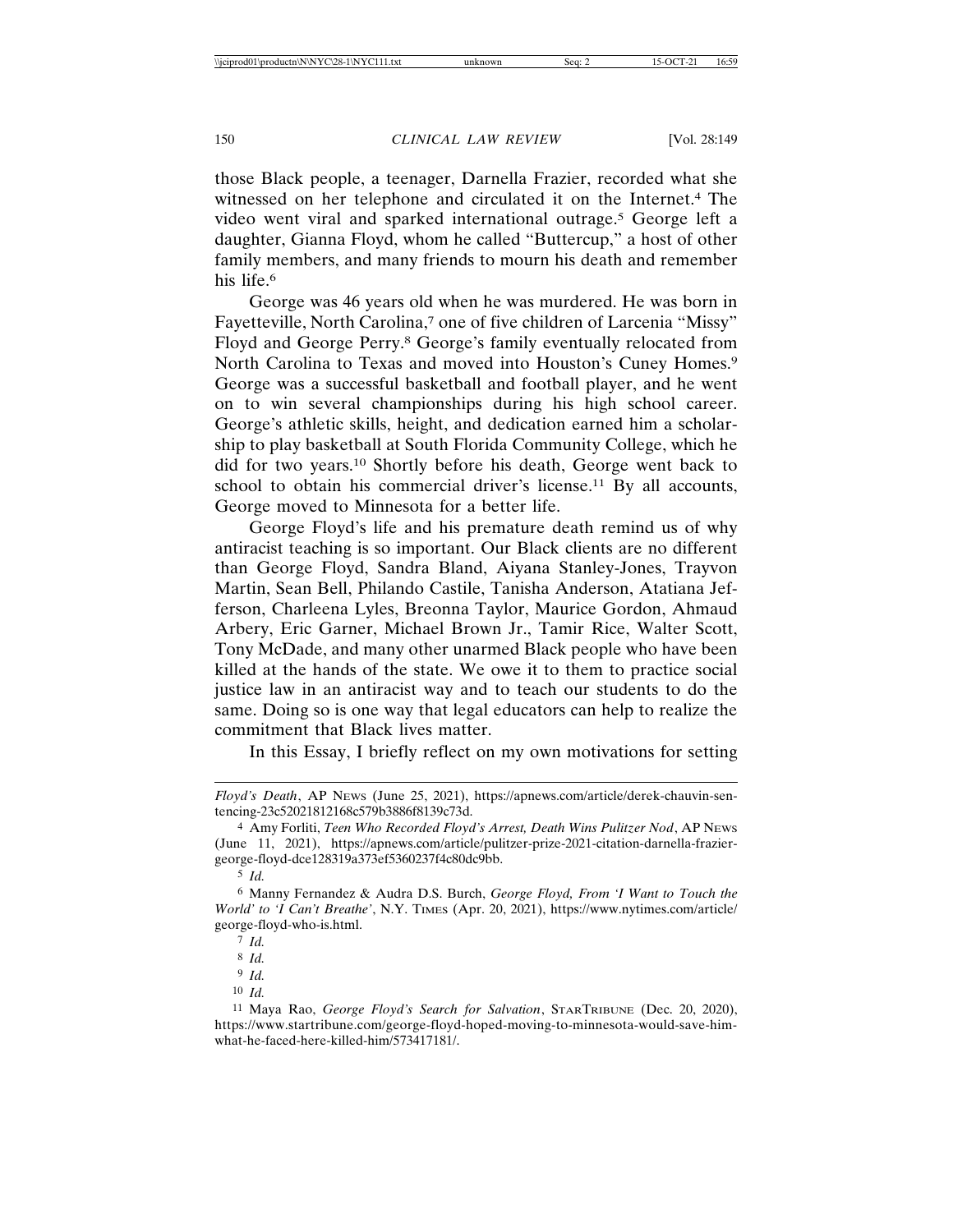out on what Ibram X. Kendi calls the "unlit dirt road of antiracism."12 In Part II, against the backdrop of my role co-drafting the Rutgers Law School Resolution on Black Lives Matter in the days immediately following George Floyd's public execution, I pose a set of normative questions surrounding antiracist clinical teaching. What is the role of clinic in an antiracist curriculum? Is a mandatory clinical requirement necessary to an antiracist legal education? Does a clinic's social justice mission meet an antiracism requirement *per se*? To explore these questions, I look to W.E.B. Du Bois and Kendi to reflect on the definition of antiracism and conclude that clinics are not *per se* antiracist and that as clinicians, myself included, we will need to take affirmative steps to make our clinics antiracist. In Part III, I offer some thoughts, gathered from observing the Movement for Black Lives, on what those first steps might be. Here I am interested in how clinicians might evolve in the near term to teach our students to be antiracist social justice lawyers. I suggest that the next generation of social justice lawyers should be taught to center Blackness in a way that will allow them to advocate for positions that support Black people's vision for themselves as liberated, full citizens. I also suggest that lawyering that allows for anti-Blackness and obfuscates Black people's humanity is actually not social justice lawyering at all.

## II. RUTGERS LAW SCHOOL'S RESPONSE

*The faculty of Rutgers Law School joins with other communities around the world, including our own student community, to express our outrage and grief over the public execution of George Floyd. We also join in solidarity with those in the United States and elsewhere who stand in protest against a widespread pattern of state-sanctioned violence directed against Black people and other oppressed communities.*<sup>13</sup>

On June 20, 2020, following George Floyd's murder, the Rutgers Law School faculty adopted a Resolution on Black Lives Matter and Commitment to Anti-Racist Principles and Action. The language in italics throughout this part is from the Resolution, which I co-drafted with two of my extremely dedicated colleagues, Brandon Paradise and Chrystin Ondersma. The resolution was strong and decisive, but it was not a *fait accompli*. Though a group of faculty members began discussing the idea of a resolution condemning George Floyd's murder on or about June 6, 2020, two long weeks passed between those first discus-

<sup>12</sup> IBRAM X. KENDI, HOW TO BE AN ANTIRACIST 12-13 (2019).

<sup>13</sup> Rutgers Law School Faculty Resolution on Black Lives Matter and Commitment to Anti-Racist Principles and Action, https://law.rutgers.edu/rutgers-law-school-faculty-reso lution-black-lives-matter-and-commitment-anti-racist-principles-action.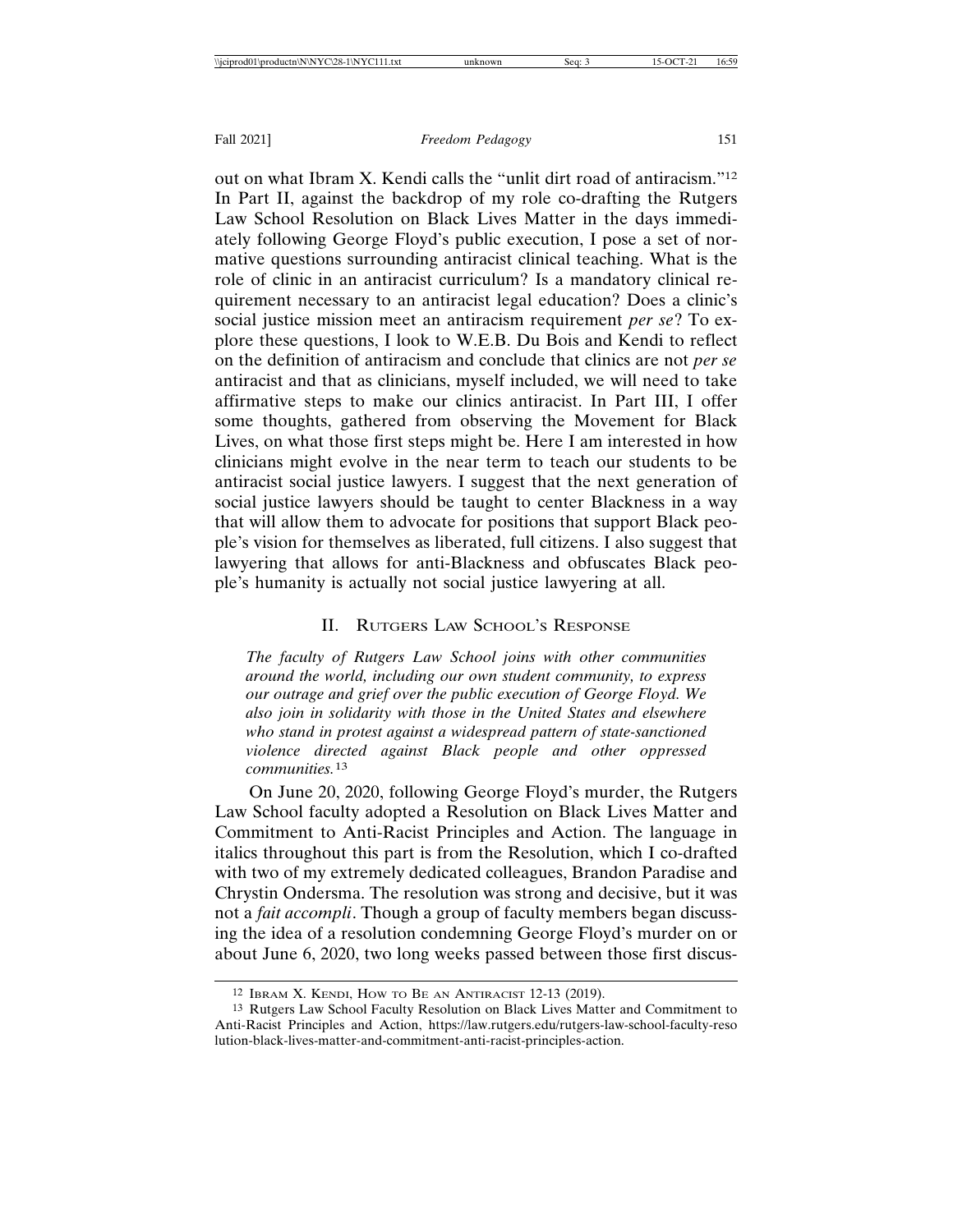sions and the issuance of the final resolution. The discussions that took place in small and large groups, over telephone, email, text, and Zoom in the ensuing days could be described as existential for the institution. Tears were shed. Competing considerations were aired. What was antiracism? What did it mean for Black lives to matter in a law school? Did Black lives matter at Rutgers Law School? If they did not now, might the institution through the process of shared governance transform itself so that Black lives might matter inside and outside the law school in the future? How would we arrive at that future, should the faculty choose to do so? There were more questions than immediate answers.

Some familiar with the storied history of the "People's Electric Law School" may be tempted to think Rutgers was better positioned to pass such a resolution than their own institution.14 Others have pointed to Rutgers Law School's northeastern geography, the diversity of the Rutgers faculty at the current moment in our law school's history (over 20 faculty members of color and at the time led by the first Black woman and first Latino co-deans, Kimberly Mutcherson and David Lopez), or the longevity and centrality of our clinical program (since 1968) to our larger curriculum. To be clear, progressive credentials and racial diversity did not spare Rutgers's faculty the hard conversations. Nor will such credentials spare any of us the hard work and inevitable missteps going forward. No American law school is guaranteed to succeed in making legal education antiracist. None of us should be lulled into inaction imagining some other law school, some other clinic, or some other professor is better positioned to do this work.15

The act of collectively drafting our statement helped the Rutgers law faculty set goals:

*We reaffirm our responsibility as legal educators to equip our students with the knowledge and experience to recognize racial injustice and inequality. . . . We call upon all to recognize that our nation's laws and legal institutions have too often protected and reinforced the white supremist status quo; our police and penal system have been instruments of racist terror and oppression; our legal system has been deployed to dispossess and deprive Black people of property; and our civil rights laws have been undermined and under-enforced, resulting in the deprivation of Black voting rights, education, housing, safety, dignity, and lives.*

<sup>14</sup> George W. Conk, *People's Electric: Engaged Legal Education at Rutgers-Newark Law School in the 1960s and 1970s*, 40 FORDHAM URB. L.J. 503 (2012).

<sup>15</sup> Francesco Arreaga, *Law Schools Have a Moral and Social Responsibility to End Systemic Racism*, CAL. L. REV. BLOG (July 2020), https://www.californialawreview.org/lawschools-systemic-racism.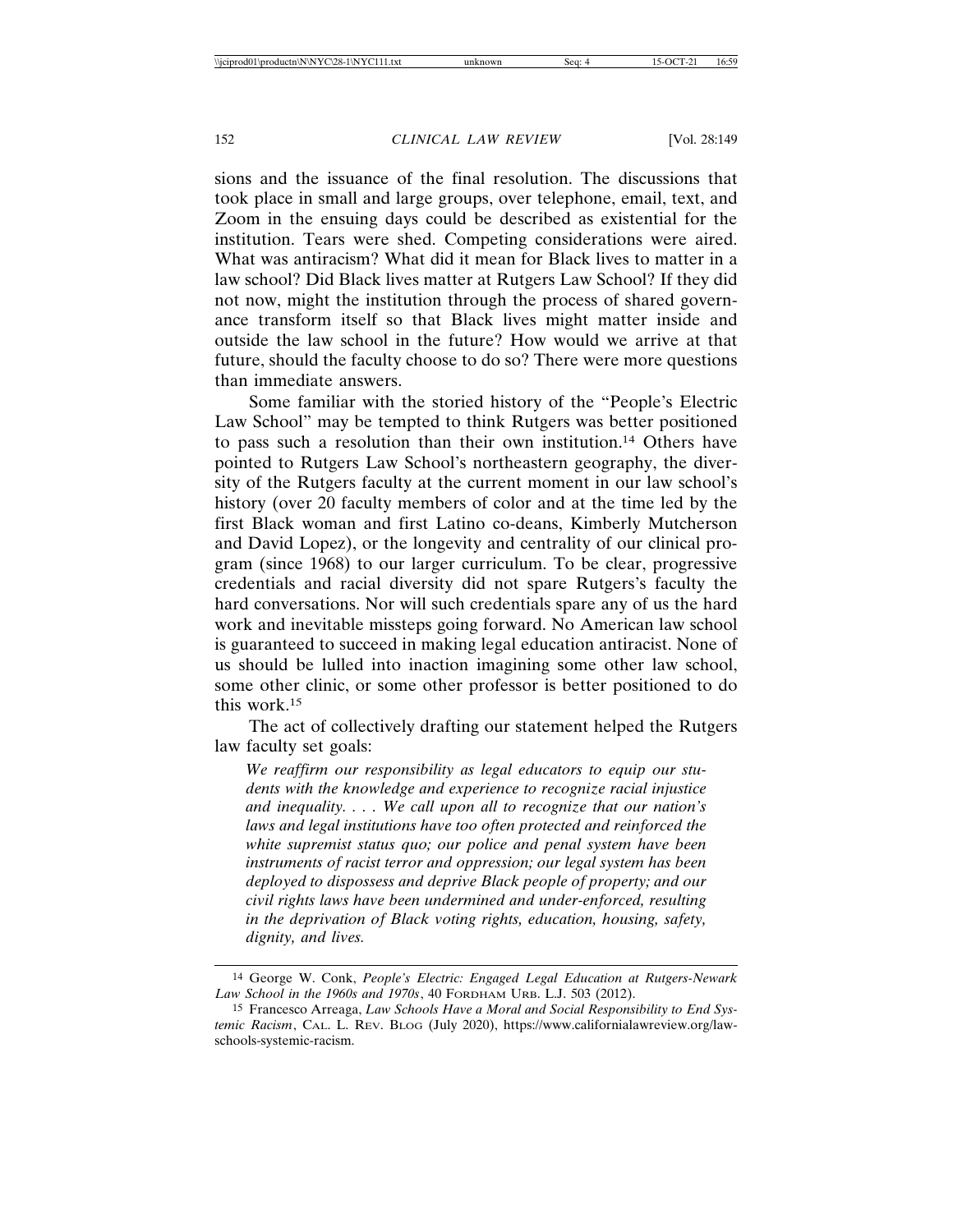Then, as a faculty, we began to review our curriculum, admissions policies, financial aid strategies, and hiring policies to determine where changes needed to be made.<sup>16</sup> Among those decisions was whether there was a sufficient number of courses being offered to satisfy a potential new upper-level antiracism requirement. Here, the role of clinic in an antiracist curriculum came into sharper focus. Was a mandatory clinical requirement necessary to an antiracist education? Embedded in that question was a second one: Given our social justice mission, client income requirements, and the race of the majority of our clients, was every clinic in the program categorically antiracist? Or was something additional necessary to meet the requirements of antiracism? It eventually became clear that clinics were not inherently antiracist because nothing is.

Antiracism is an intentional practice, which requires a "radical reorientation of our consciousness," asserts Professor Ibram X. Kendi in his book *How to Be an Antiracist.*17 As just one example of the kind of reorientation antiracism requires, Kendi points to a comparison of assimilationist and segregationist ideas. Segregationist ideas, according to Kendi, claim people of color are incapable of development, incapable of reaching the superior standard, and incapable of becoming White and therefore fully human.<sup>18</sup> Assimilationist ideas, on the other hand, believe that people of color can, in fact, be developed to become fully human like White people.19 We generally understand segregationist beliefs, which posit a biological hierarchy and consider people of color unteachable to a point, as racist. But what we may not have been taught is that assimilationist thought is racist as well.<sup>20</sup> The problem with assimilationism, which posits cultural and behavioral hi-

20 *Id*.

<sup>16</sup> Rutgers's co-Dean, Kim Mutcherson, along with four other Black women deans, initiated the Association of American Law Schools Law Deans Antiracist Clearinghouse Project to "creat[e] a space for our collective voices as leaders of law schools to engage our institutions in the fight for justice and equality  $\ldots$  [in order] to focus our teaching, scholarship, service, activism, programming, and initiatives on strategies to eradicate racism." *Law Deans Antiracist Clearinghouse Project*, ASS'N AM. L. SCHS., https://www.aals.org/about/ publications/antiracist-clearinghouse/.

<sup>17</sup> KENDI, *supra* note 12, at 24-34. Here, Kendi is building on DuBois' work on double **R** consciousness, first theorized in *The Souls of Black Folk*, which acknowledges a secondself Blacks derive as a result of racism and oppression and through the process of looking at themselves through the lens of others – White Americans – who have disdain for Black people. This disdain can be internalized. The universality of double consciousness has been critiqued, the argument being that one experiences double consciousness to a greater degree depending on one's proximity to whiteness. *See* L.E. Walker, *Double Consciousness in Today's Black America,* 12 STANCE 117 (Apr. 2019), https://openjournals.bsu.edu/stance/ article/view/1991/1265.

<sup>18</sup> KENDI, *supra* note 12, at 30-31. **R**

<sup>19</sup> *Id*. at 31.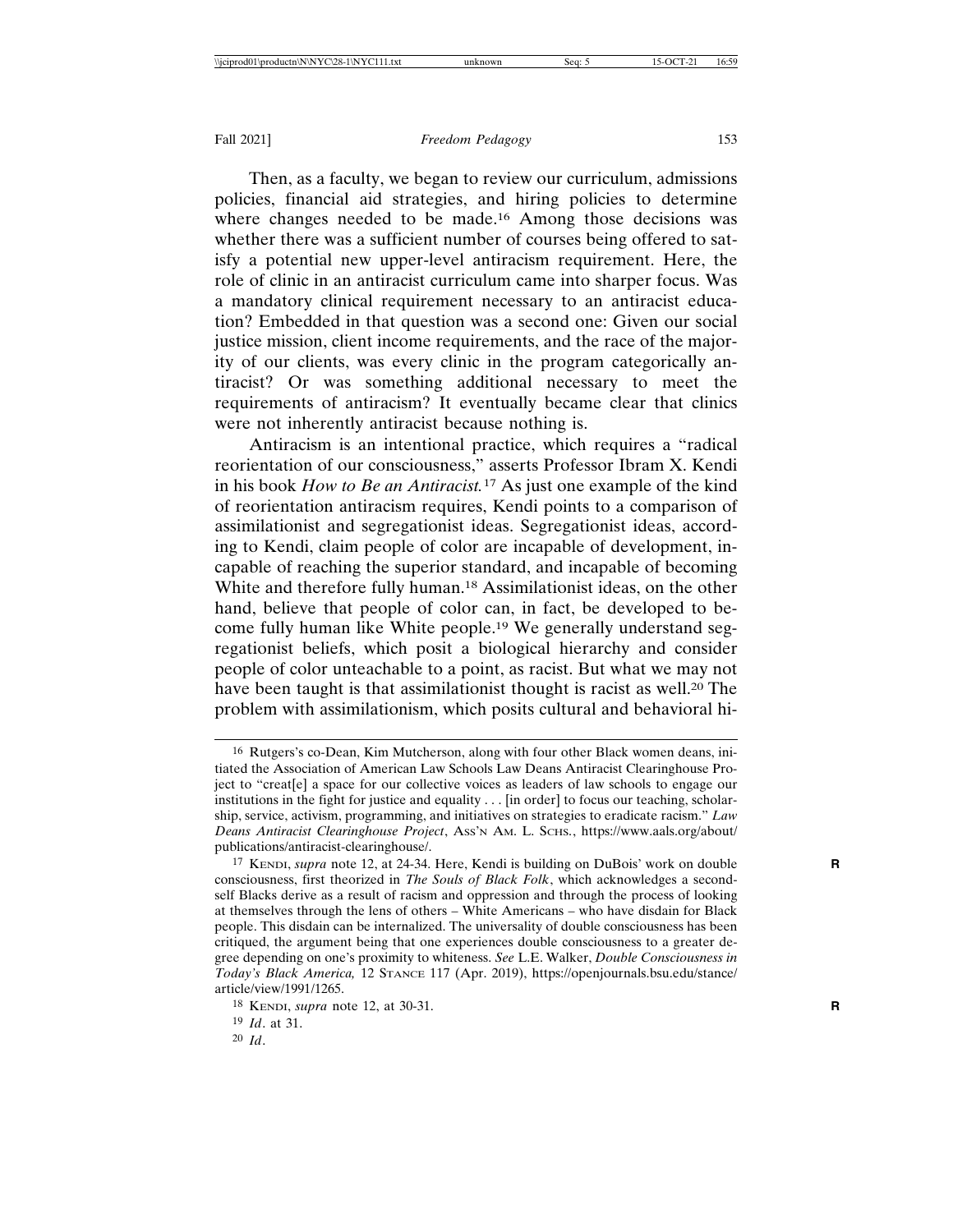erarchy, is that it arguably sees Black people as infantile and needing instruction on how to act humanely.<sup>21</sup> Antiracism calls for us to see racial groups as equals, but in ways that are different.22 It occurs to me that antiracist legal teaching requires self-emancipation from these dueling racist ideologies within the classroom, in our scholarship, and as we govern our schools.23 Beyond that, antiracist clinical teaching requires a recognition in our cases of the range of policies that have led to the stark racial inequity faced by many of our clients, such as segregation *and* assimilation, and the differences between those policies and truly antiracist ones that can lead to the liberation our clients seek.

The Movement for Black Lives platform can serve as a guide for discerning between practices that are racist for those clinicians seeking to set off in the direction of antiracism.24 The Movement for Black Lives protests were the largest in American history.25 Participants in the uprisings over the last decade call for an end to state-sanctioned violence against Black people and transformation of the legal and social welfare systems that are steeped in White supremacy and anti-Blackness. They critique the incrementalism that attends the rightsbased agenda that has failed to liberate Black people from their place as a perpetual underclass in America.26 In the same way that previous

<sup>21</sup> *Id*. at 32.

<sup>22</sup> *Id*. at 31. As many scholars have written, race is not biological, but a social construct of which is born racial identities, which are themselves fluid and shift over time and experience. See, e.g., Ian F. Haney-López, *The Social Construction of Race*, 29 HARV. C.R.-C.L. L. REV. 1 (1994); Angela Onwuachi-Willig, *Race and Racial Identity Are Social Constructs,* N.Y. TIMES (Sept 6, 2016) https://www.nytimes.com/roomfordebate/2015/06/16/how-fluidis-racial-identity/race-and-racial-identity-are-social-constructs.

<sup>23</sup> As Kendi writes:

History duels: the undeniable history of antiracist progress, the undeniable history of racist progress. Before and after the Civil War, before and after the civil rights, before and after the first Black presidency, the White consciousness duels. The White body defines the American body. The White body segregates the Black body from American body. The White body instructs the Black body to assimilate into the American body. The White body rejects the Black body assimilating into the American body- and history and consciousness duel anew.

The Black body experiences the same duel. The Black body is instructed to become an American body. The American body is a White body. The Black body strives to assimilate into the American body. The American body rejects the Black body. The Black body separates from the American body. The Black body is instructed to assimilate into the American body – and history and consciousness duel anew. KENDI, *supra* note 12, at 33. **R**

<sup>24</sup> *See Vision for Black Lives*, Movement for Black Lives, https://m4bl.org/policy-platforms/ (last visited Sept. 23, 2021).

<sup>25</sup> Larry Buchanan et al., *Black Lives Matter May Be the Largest Movement in U.S. History*, N.Y. TIMES (July 3, 2020), https://www.nytimes.com/interactive/2020/07/03/us/ george-floyd-protests-crowd-size.html.

<sup>26</sup> *See Herstory*, Black Lives Matter, https://blacklivesmatter.com/herstory/ (last visited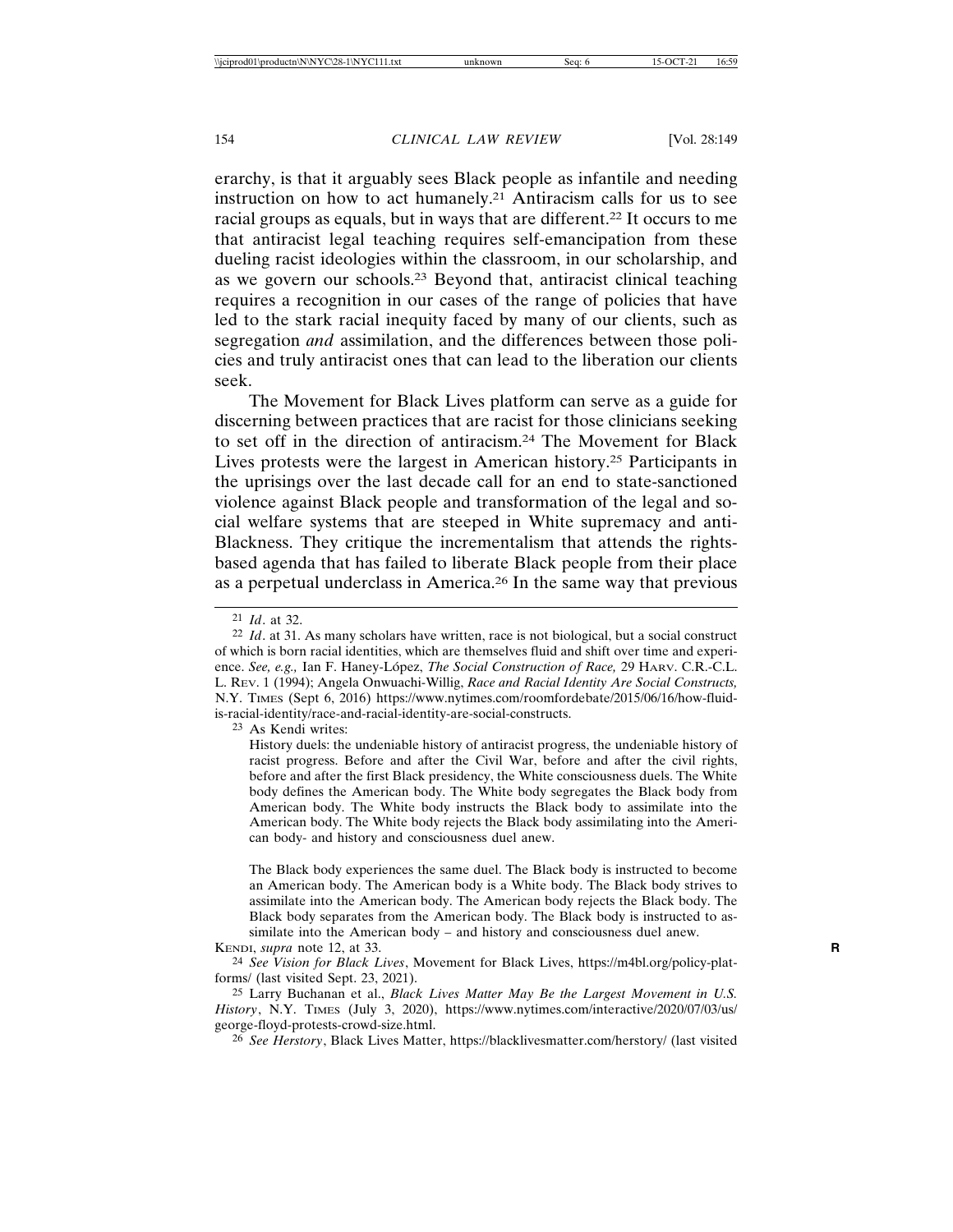Black liberation movements have revolutionized legal academia, the Movement for Black Lives should provoke today's law teachers to reevaluate how we teach our students to practice.

## III. FREEDOM PEDAGOGY

As the clinical community processes the longer-term impacts of the Movement for Black Lives on our teaching, practice, and scholarship, we can undertake in the immediate term to be more antiracist in all three. Clinicians will want to examine their syllabi for signs that they have not, for example, presented the law as neutral.27 Clinicians may also want to interrogate aspects of their practice, including how they counsel their clients and the remedies they seek, to assess whether those choices are truly liberatory or gradients of racism.<sup>28</sup> Our collective scholarship, which has often explored client-centeredness from the hypothetical perspective of the White, male, ableist, heteronormative lawyer-student might do more to sharpen focus on the lived experience of the Black, female, Queer, and disabled clinicclient through the latter's own firsthand narratives. These are just a few initial ideas.

Even if what we should do differently to represent our clients (now and in the future) and how to do it are far from certain, I hope we will still set out towards antiracism together and without delay. As I have ruminated on antiracism in my own teaching and clinic over the last year and a half, I have settled on a non-exhaustive list of principles that I believe should guide my teaching, praxis, and scholarship on the road to antiracism and which may be helpful to others: (1) centering Blackness; (2) mapping critical race theory onto clinical pedagogy; (3) citing Black women; and (4) aligning with Black folx envisioning the Afrofuture where Black Lives Matter is not an aspirational proposition.

## *A. Center Blackness*

A failure to center Blackness is a failure to be client-centered

Sept. 23, 2021).

<sup>27</sup> *See, e.g.,* MARI J. MATSUDA, CHARLES R. LAWRENCE III, RICHARD DELGADO & KIMBERLÉ WILLIAMS CRENSHAW, WORDS THAT WOUND: CRITICAL RACE THEORY, AS-SAULTIVE SPEECH, AND THE FIRST AMENDMENT 6 (1994) ("Critical race theory expresses skepticism toward dominant legal claims of neutrality, objectivity, color blindness, and meritocracy."). For additional discussion of insights from critical race theory, see *infra* notes 45-47 and accompanying text.

<sup>28</sup> Michelle S. Jacobs, *People from the Footnotes: The Missing Element in Client-Centered Counseling*, 27 GOLDEN GATE U. L. REV. 345 (1997); Susan L. Brooks & Rachel E. Lopez, *Designing a Clinic Model for a Restorative Community Justice Partnership*, 48 WASH. U. J. L. & POL'Y 139 (2015); Wallace J. Mlyniec, *Where to Begin - Training New Teachers in the Art of Clinical Pedagogy*, 18 CLIN. L. REV. 505 (2012).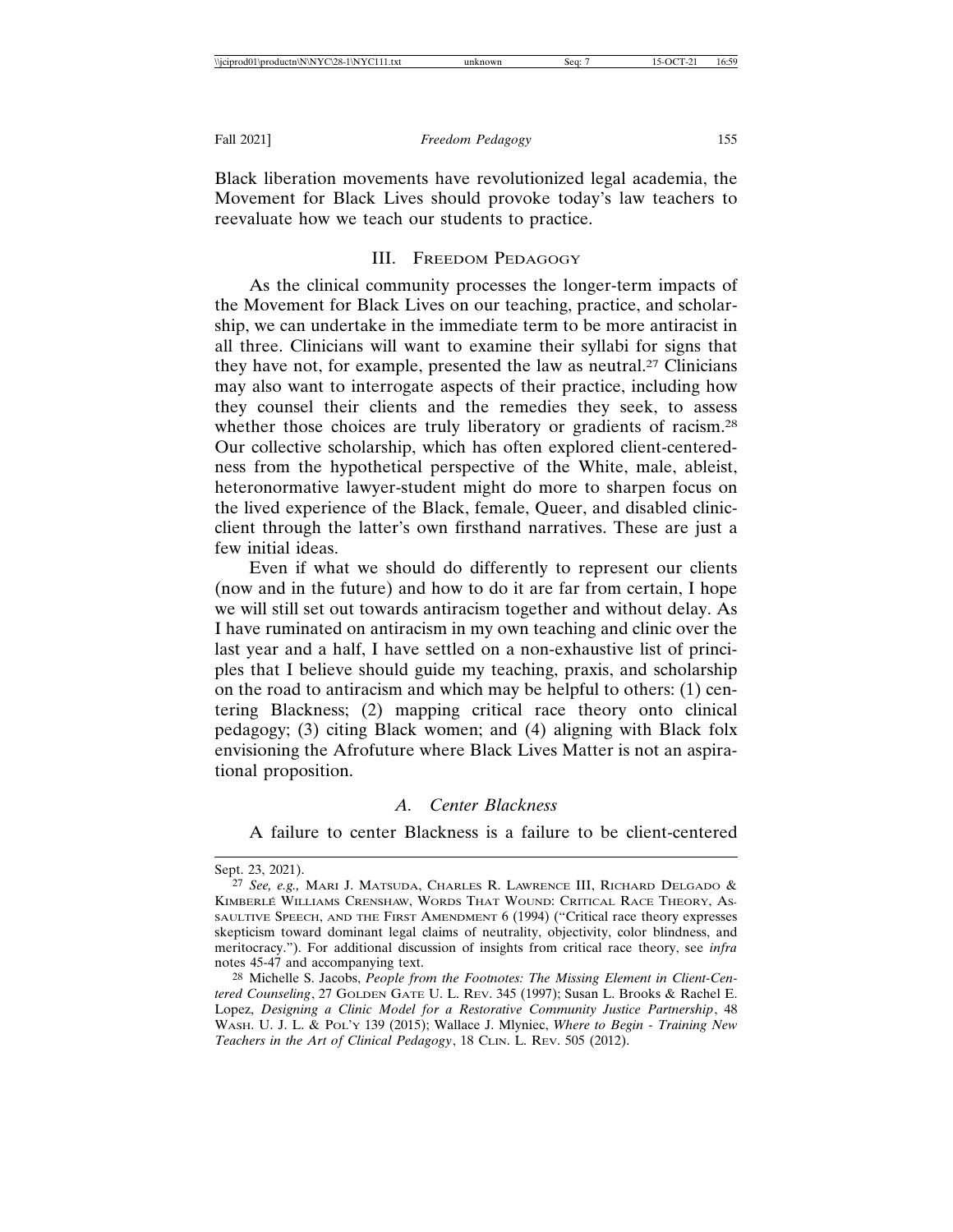with respect to Black clients.29 To center Blackness is to see and to understand the world through the Black experience.30 Centering Blackness acknowledges the racial hierarchy that intentionally situates Black people at the bottom of society and it provides an opportunity to "imagine how rules and structures would be reorganized and envision a world where we all thrive because the bottom is removed."31 Clinical pedagogy has struggled to find a space to discuss race, let alone center Blackness. I have relied, as many clinicians likely do, on Professors Sue Bryant and Jean Koh Peters' chapter "Teaching About Race" from *Transforming the Education of Lawyers* to think through teaching race in a law school classroom that trends White, male, and heteronormative.<sup>32</sup> One line gives me pause on each occasion I read it. Bryant and Peters write, "teachers themselves may experience substantial resistance to convening or continuing conversations about race. . . ."33 I pause at this refrain not because I question the truth in it (I do not), but because each time I wonder anew how it is that our colleagues can represent Black and Brown people while also finding discussions about race so difficult. Laurie Shanks attributes this dissonance to a national reluctance to discuss race and a widely held notion that we are living in a post-racial society.34

The notion of post-racialism is itself elitist fiction.<sup>35</sup> Karen Fields and Professor Barbara Fields remind us that the term post-racial reached its pinnacle in the 2008 election at the same time that Barack Obama's ancestry was being challenged daily.36 Our Black clients, of course, know better than many of us that America is far from postracial. Race is the central determinant both in the initiation of and outcome of the legal problem that has led them to our clinics after all. Black people represented by our criminal clinics are not unaware that the carceral state, for example, is built on a caste system determined by race.37 In our discrimination clinics Black people understand that

<sup>29</sup> Jacobs, *supra* note 28. **R**

<sup>30</sup> Siraad Dirshe, *What Does It Mean to 'Center Black People'?*, N.Y. TIMES (June 19, 2020), https://www.nytimes.com/2020/06/19/style/self-care/centering-blackness.html. 31 *Id.*

<sup>32</sup> Jean Koh Peters & Susan Bryant, *Talking About Race*, *in* TRANSFORMING THE EDU-CATION OF LAWYERS: THE THEORY AND PRACTICE OF CLINICAL PEDAGOGY 375-406 (2014).

<sup>33</sup> *Id.* at 378.

<sup>34</sup> Laurie Shanks, *Whose Story Is It, Anyway? – Guiding Students to Client-Centered Interviewing Through Storytelling*, 14 CLIN. L. REV. 509 (2008).

<sup>35</sup> KAREN E. FIELDS & BARBARA J. FIELDS, RACECRAFT: THE SOUL OF INEQUALITY IN AMERICAN LIFE (2012).

<sup>36</sup> *Id.* at 1.

<sup>37</sup> ISABEL WILKERSON, CASTE: THE ORIGINS OF OUR DISCONTENTS (2020). *But see* Charisse Burden-Stelly, *Caste Does Not Explain Race*, BOS. REV. (Dec. 15, 2020), https:// bostonreview.net/race/charisse-burden-stelly-caste-does-not-explain-race.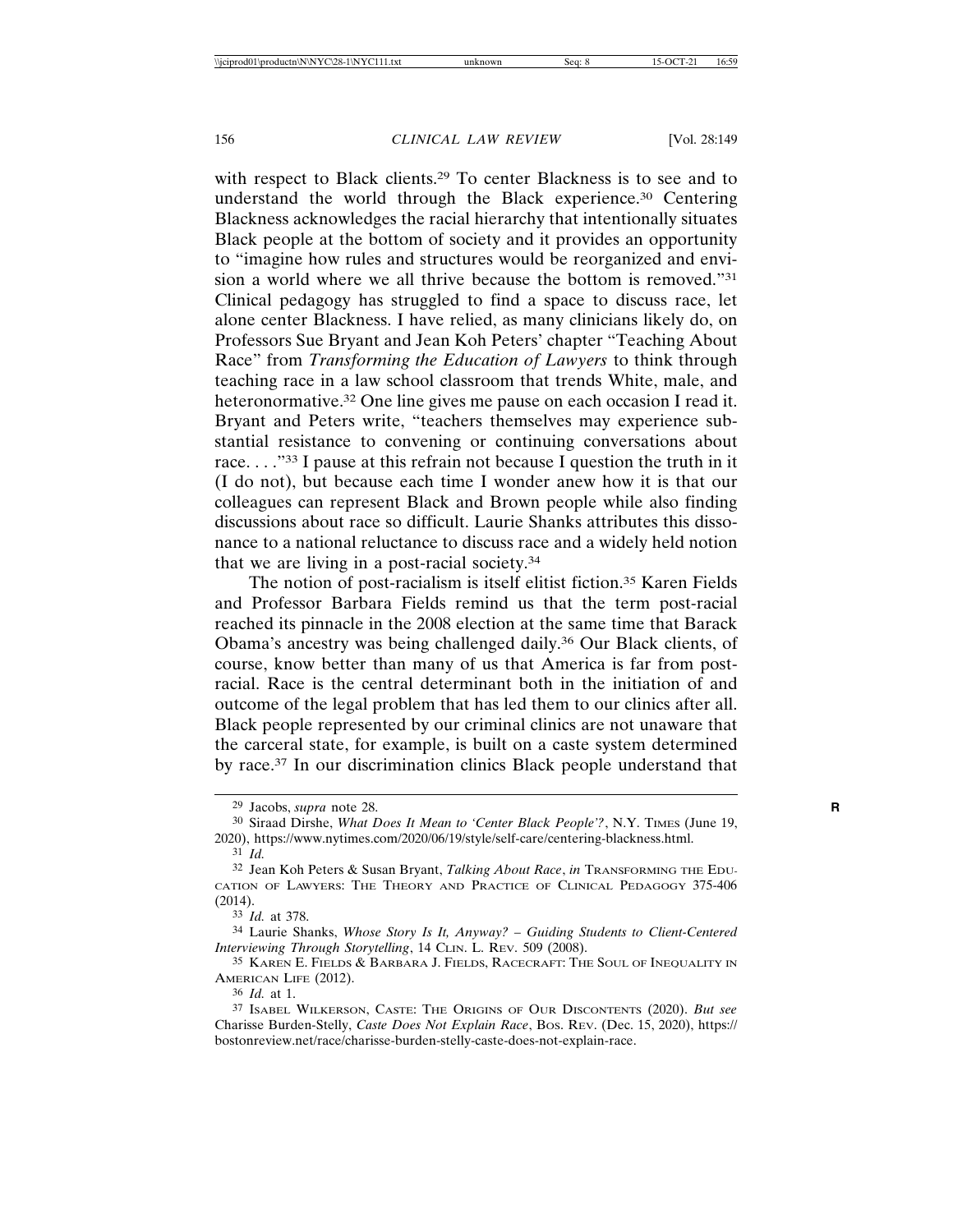race is the basis for their exclusion from housing, education, and employment.38 Gender intersecting with race is central to the problems of reproductive rights, gender-based violence, and sex work in our gender justice clinics, and our Black-women clients know this.39

After surfacing the reticence of many clinicians to discuss race, Bryant and Peters make the argument that clinicians should "deepen" the conversations anyway.40 The goals of discussing race in clinic, they offer, are to: (1) improve our students' understanding of how racism operates in the legal system and to urge students to confront that racism outright; (2) encourage social justice leadership among students; (3) deepen students' own understanding of their racial and cultural background in the context of lawyering; and (4) improve client outcomes. Over the course of several pieces building on the *Habits,*<sup>41</sup> Bryant and Peters offer the modest clinician suggestions for "removing the rocks and sowing the seeds of constructive conversations about race" in class and suggest a structure for holding such conversations.<sup>42</sup> There is no place for racial modesty in the era of the Movement for Black Lives. We cannot merely discuss race in class, but must center Blackness in our teaching, scholarship, and practices. So doing recognizes our clients as experts in their own lived experiences, including about their own lived experiences as Black people in America, and is literally central to understanding them and their legal cases and what will make them whole.<sup>43</sup> Alternately, a failure to acknowledge the centrality of race in lawyering and counseling not only breeds distrust between lawyer and client, but it also harms outcomes.44

40 Peters & Bryant, *supra* note 32, at 371. **R**

42 *Id*.

44 *See* Jacobs, *supra* note 28; Paul R. Tremblay, *Interviewing and Counseling Across*

<sup>38</sup> Devah Pager & Hana Shepherd, *The Sociology of Discrimination: Racial Discrimination in Employment, Housing, Credit, and Consumer Markets*, 34 ANN. REV. SOCIO. 181 (2008); Deborah N. Archer, *There Is No Santa Claus: The Challenge of Teaching the Next Generation of Civil Rights Lawyers in a 'Post-Racial' Society*, 4 COLUM. J. RACE & L. 55 (2013).

<sup>39</sup> Kimberle Crenshaw, *Demarginalizing the Intersection of Race and Sex: A Black Feminist Critique of Antidiscrimination Doctrine, Feminist Theory and Antiracist Politics*, 1989 U. CHI. LEGAL F. 139 (1989); Dorothy E. Roberts, *The Future of Reproductive Choice for Poor Women and Women of Color*, 14 WOMEN'S RTS. L. REP. 305 (1992); Dorothy E. Roberts, *Crime, Race, and Reproduction*, 67 TUL. L. REV. 1945 (1993).

<sup>41</sup> *Id*.

<sup>43</sup> *See* Christopher P. Gilkerson, *Poverty Law Narratives: The Critical Practice and Theory of Receiving and Translating Client Stories*, 43 HASTINGS L.J. (1992); Lani Guinier & Gerald Torres, *Changing the Wind: Notes Toward a Demosprudence of Law and Social Movements*, 123 YALE L.J. (2014); GERALD P. LÓPEZ, REBELLIOUS LAWYERING: ONE CHI-CANO'S VISION OF PROGRESSIVE LAW PRACTICE (1992); Austin Sarat, *". . . The Law Is All Over": Power, Resistance and the Legal Consciousness of the Welfare Poor*, 2 YALE J. L. & HUMANS. (1990); Lucie E. White, *Subordination, Rhetorical Survival Skills, and Sunday Shoes: Notes on the Hearing of Mrs. G.*, 38 BUFF. L. REV. (1990).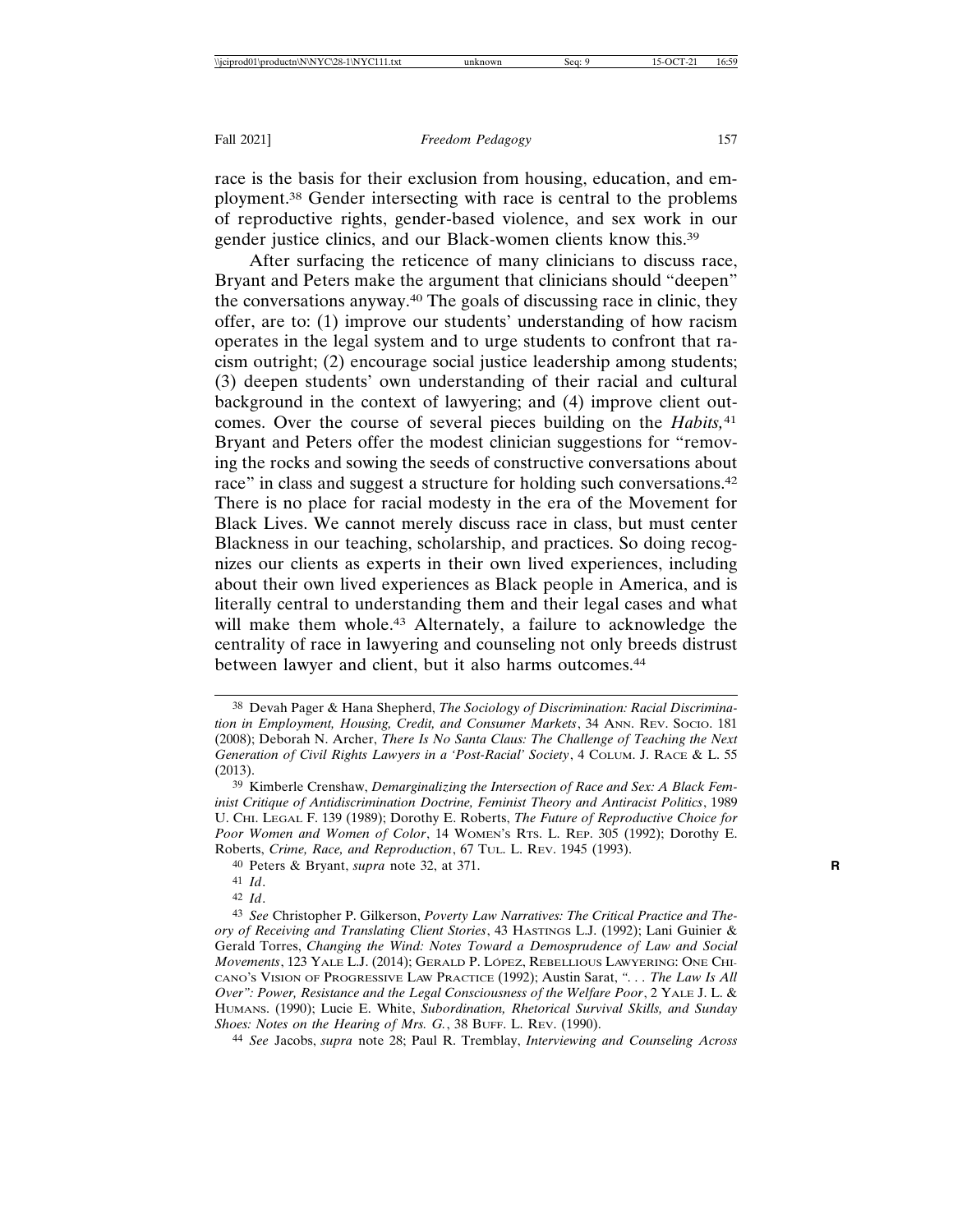## *B. Map Critical Race Theory onto Clinical Pedagogy*

Clinicians who aspire for their teaching to be antiracist can merge critical race theory (CRT) with our other pedagogical tools to further illuminate the impact race has on clinic cases. CRT developed in the 1970s during a period when lawyers, activists, and legal scholars across the country realized (almost simultaneously) that the advances of the civil rights era had stalled or were being rolled back.45 It occurred to these scholars that new theories and strategies would be needed going forward to combat a subtler form of racism than had been experienced pre-*Brown*. 46

The tenets of CRT<sup>47</sup> can offer clinicians additional language and theoretical frames to help our students better understand how race operates in the law, including:

• Ordinariness: *Racism is normal* and not aberrational. Therefore, we need to teach our students to expect race to be a factor in all of their cases involving Black clients and to examine its impact on the facts and the law without exception.

• Interest convergence: *Racism only gives way when it is in the interest of White people*. Here, we might teach our students to look for other better positioned groups (particularly Whites) to align with to achieve a freedom goal. My clinic attempted to align with White small business owners during the pandemic who were harmed by discriminatory stay-at-home-orders enforced against Black residents of Newark.

• Social construction: *Race is a product of social thought.* Clinicians should have students examine what they consider racialized behavior and their own biases when formulating case theories and narratives.

*Cultures: Heuristics and Biases*, 9 CLIN. L. REV. 373 (2002).

<sup>45</sup> RICHARD DELGADO & JEAN STEFANCIC, CRITICAL RACE THEORY: AN INTRODUC-TION (3d ed. 2017).

<sup>46</sup> The legal scholars that contributed to birthing the CRT movement included Derrick Bell, Richard Delgado, Kimberlé Crenshaw, Allan Freeman, Angela Harris, Cheryl Harris, Charles Lawrence, Mari Matsuda, Patricia Williams, Neil Gotanda, and Gerald López, among others. Critical race theory built on critical legal studies, radical feminist discourse, and the American radical tradition animated by Sojourner Truth, W.E.B. Du Bois, Cesar Chavez, and the Black and the Chicano Power Movements, amongst others. *See Kimberlé* Crenshaw, *Twenty Years of Critical Race Theory: Looking Back to Move Forward Commentary: Critical Race Theory: A Commemoration: Lead Article*, 43 CONN. L. REV. 1253, 1260-61 (2011) (describing how CRT emerged from intellectual and activist critiques of the limitations liberal reform). Subsequently, sister movements such as LatCrit, LGBTQ, Muslim Arab Caucus, and Asian American jurisprudence have been founded and contribute to the critical pedagogy. *See* Mari J. Matsuda, *Public Response to Racist Speech: Considering the Victim's Story*, 87 MICH. L. REV. 2320, 2323-26 (1989) (describing the development of "outsider jurisprudence").

<sup>47</sup> DELGADO & STEFANCIC, *supra* note 45, at 8-11.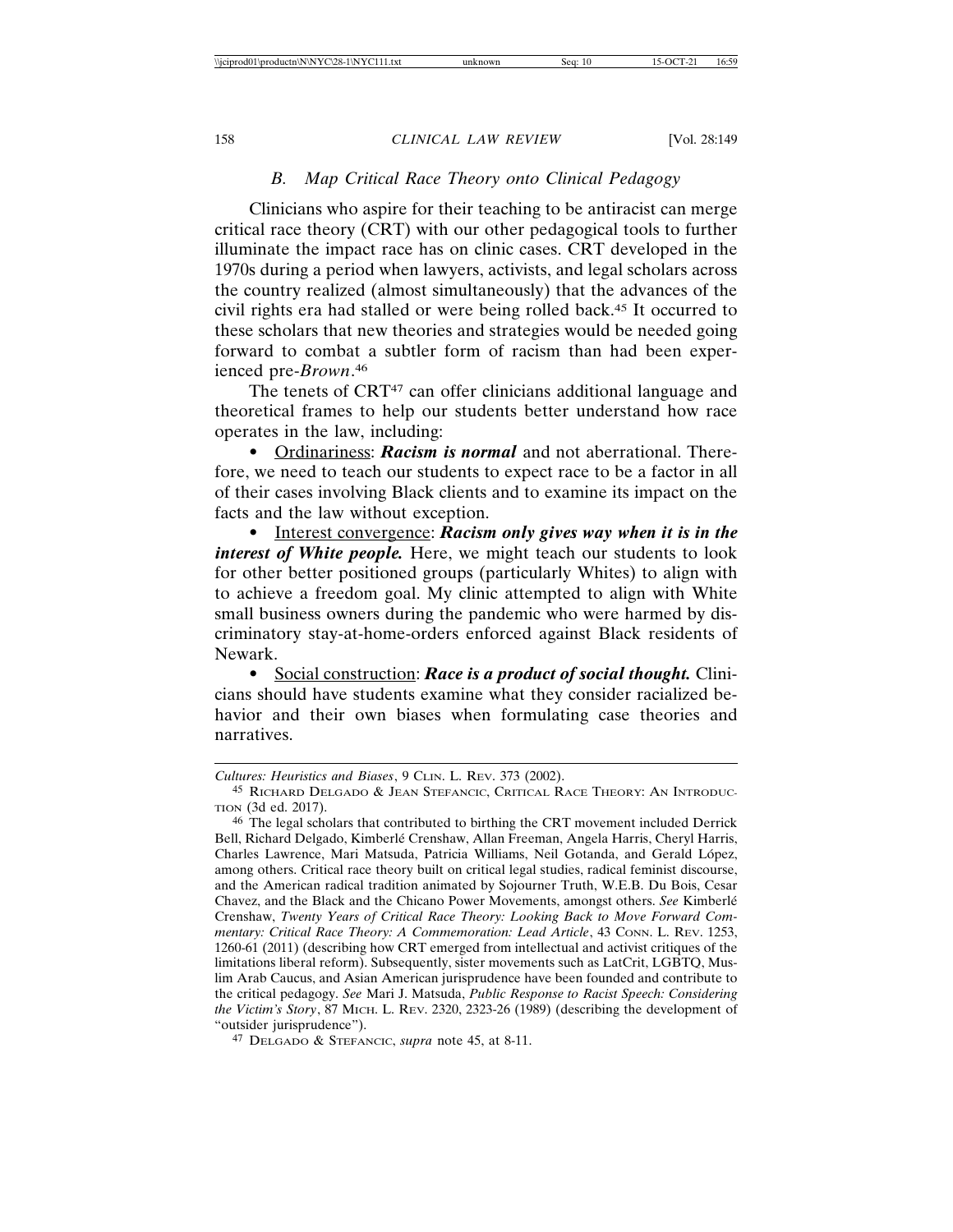• Revisionist history: *America's historical record is a collection of myths* based on majoritarian interpretations. For example, in my clinic, I challenge the traditionally offered causes of inner city demise (i.e., Black pathology) and the onset of gentrification (i.e., White industriousness) as opposed to federal and local government's intentional disinvestment in housing, education, infrastructure, and business.

• Critique of liberalism: *Colorblindness and rights-based analysis cannot resolve structural race problems.* We should teach our students to pressure test ideas that center class instead of or in addition to race.

• Structural determinism: *Our system is ill-equipped to redress certain racial harms*. There needs to be a recognition that Black clients may not be able to be made whole by the legal system because it is designed in a way that does not recognize their full personhood under the law. For example, in the case of Black land loss in Tulsa and the Delta, we see civil procedure rules, such as statute of limitations, blocking reparations in courts.

By integrating these tenets into our traditional clinical pedagogy, clinicians can give students a deeper understanding of how to analyze and treat race in their cases. For example, when I teach Habit 2 of the Five Habits (The 3 Rings: The Worlds of Client, Lawyer and Law), which is designed to focus student learning on taking a holistic view of the case, including aspects that may catch the decisionmaker's focus or contempt,48 I have used CRT principles of interest convergence and counternarrative to explore what narratives are "believable" to the judge, trier of fact, and opposing counsel. In a subsidized housing case, for example, I might ask the students to list what the court, the law, and the lawyer might think of our client. At first, students will offer polite, race-neutral descriptors such as our client is a "mother." Eventually, sometimes after prodding from me that it is acceptable to do so, we get to some version of "welfare queendom."49 As racist and unsavory as this trope is, I feel it has to be named out loud in the room. Once this trope is out in the open, the class commences to have a real discussion about how to defend a Black woman who is thought to be a fraud by critical players in her case before she even steps into the courtroom. Freed from the farce of pretending discrimination and

<sup>48</sup> Sue Bryant & Jean Koh Peters, *Habit 2: Three Rings: The Worlds of Client, Law, and Lawyer,* FIVE HABITS OF CROSS-CULTURAL LAWYERING AND MORE, https://fivehabitsandmore.law.yale.edu/jean-and-sues-materials/habits/habit-2/ (last visited Sept. 15, 2021).

<sup>49</sup> Risa E. Kaufman, *The Cultural Meaning of the Welfare Queen: Using State Constitutions to Challenge Child Exclusion Provisions*, 23 N.Y.U. REV. L. & SOC. CHANGE 301 (1997).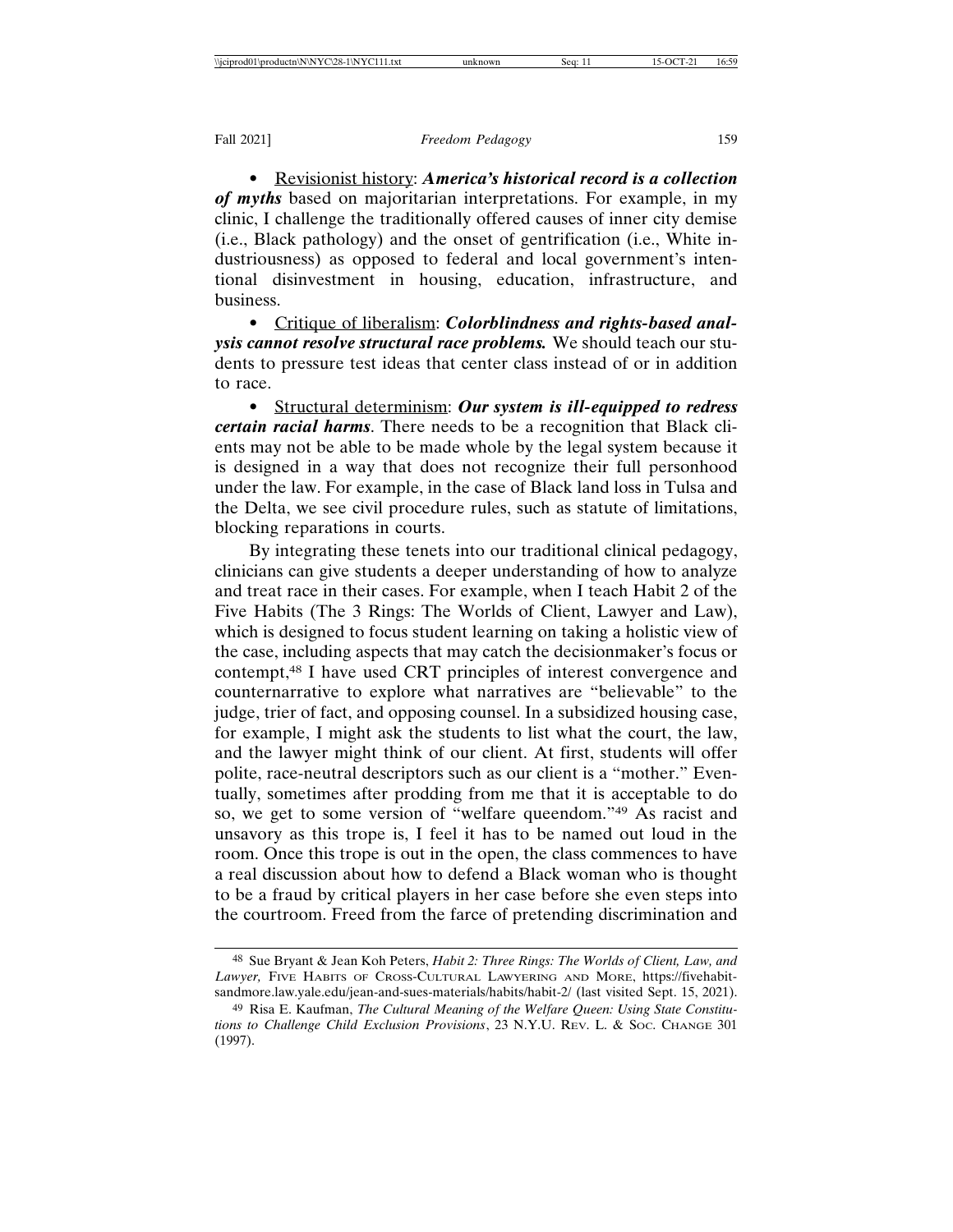stereotyping do not exist in the courtroom, we can think generatively about counternarratives, solutions, and remedies.

## *C. Cite Black Women*

Making space for Black scholars on our syllabi is a matter of both exposure and trust. Do we trust Black people to reflect the experiences of other Black people? Do we trust Black people to reflect the experiences of non-Black people? At one point in the spring of 2021, I realized my syllabus was "racist." By that, I mean I realized I was not citing scholars of color, and specifically Black women scholars with any level of intentionality. In fact, outside of short excerpts from Carol Necole Brown's *Experiencing Housing Law*, 50 I was not routinely citing *any* Black scholars – not even myself. Instead, depending on the semester, I had alternately assigned Matthew Desmond's *Evicted*, 51 Richard Rothstein's *The Color of Law*, 52 or Pete Moskowitz's *How to Kill a City*. 53 All of these texts offer valuable contributions to our understanding of the role of race in American housing law. But those contributions are no more valuable than the perspective of Black scholars to our understanding of the topic. Indeed, Black women arguably know more about race and the American housing crisis than any other group.54 It made no sense for me not to lead with Black women's perspective on a topic they are so expert in.

I saw Cite Black Women posted variously on social media as the Movement for Black Lives was growing in the spring 2020, but it was not until I began intentional work as part of Rutgers' antiracism audit of our curriculum – one of the commitments made by the faculty in our Resolution – that the message really found a home in my own teaching.55 Once I recognized my error, I feverishly started seeking

55 In 2017, Christen A. Smith, an associate professor of Anthropology and African and

<sup>50</sup> CAROL NECOLE BROWN, EXPERIENCING HOUSING LAW (2016).

<sup>51</sup> MATTHEW DESMOND, EVICTED: POVERTY AND PROFIT IN THE AMERICAN CITY (2016).

<sup>52</sup> RICHARD ROTHSTEIN, THE COLOR OF LAW: A FORGOTTEN HISTORY OF HOW OUR GOVERNMENT SEGREGATED AMERICA (2017).

<sup>53</sup> P.E. MOSKOWITZ, HOW TO KILL A CITY: GENTRIFICATION, INEQUALITY, AND THE FIGHT FOR THE NEIGHBORHOOD (2017).

<sup>54</sup> *Clearing the Record: How Eviction Sealing Laws Can Advance Housing Access for Women of Color*, ACLU (Jan. 10, 2020), https://www.aclu.org/news/racial-justice/clearingthe-record-how-eviction-sealing-laws-can-advance-housing-access-for-women-of-color/; *see*, *e.g.*, Priscilla Ocen, *The New Racially Restrictive Covenant: Race, Welfare and the Policing of Black Women in Public Housing,* 59 UCLA L. REV. 1540 (2012); Deborah N. Archer, *The New Housing Segregation: The Jim Crow Effects of Crime-Free Housing Ordinances*, 118 MICH. L. REV. 173 (2019); Audrey McFarlane, *The Properties of Integration: Mixed-Income Housing as Discrimination Management*, 66 UCLA L. REV. 1140 (2019); Kaaryn Gustafson, *Degradation Ceremonies and the Criminalization of Low-Income Women*, 3 U.C. IRVINE L. REV. 297 (2013).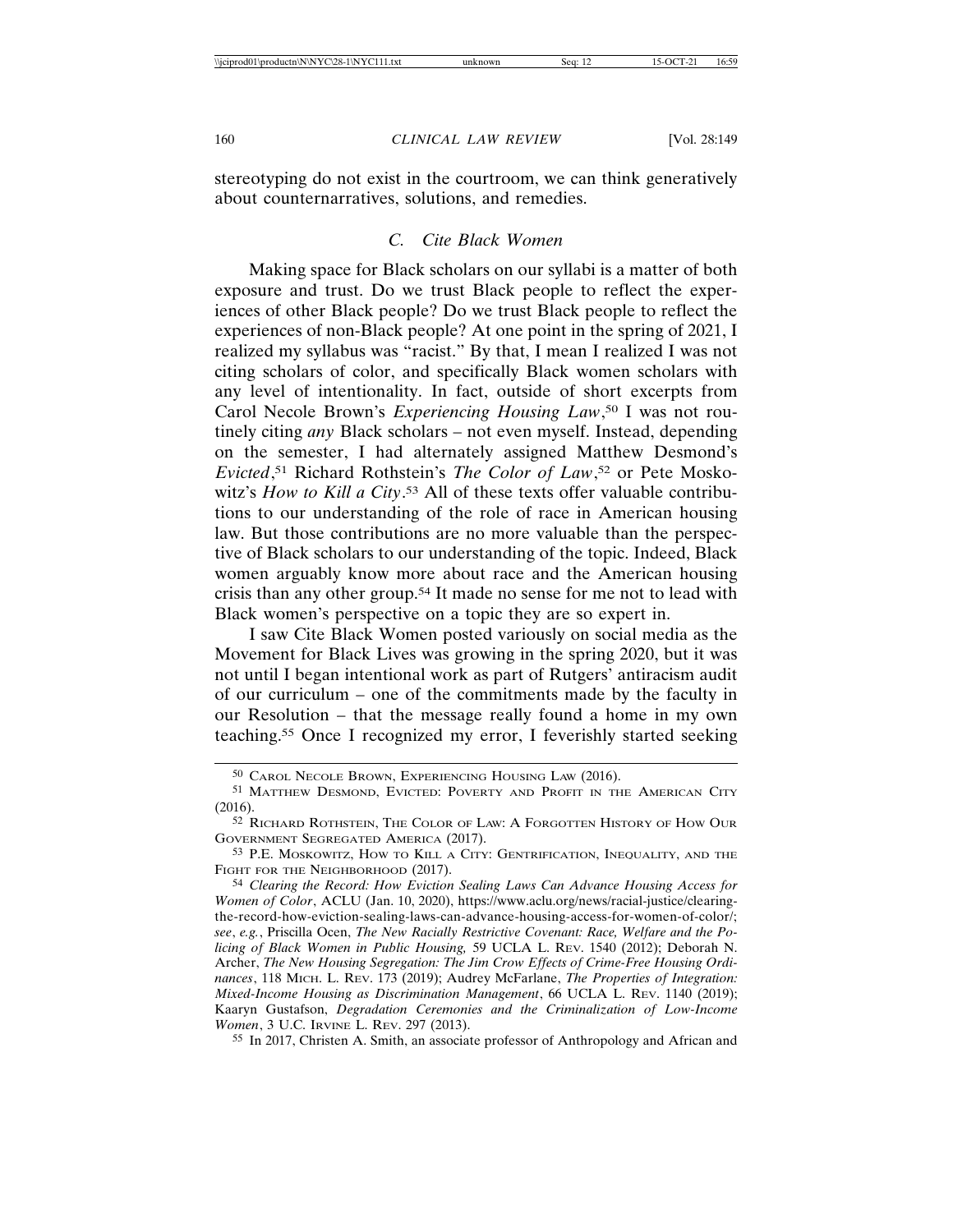out books about the housing crisis written by Black women to add to my syllabus by the fall semester. My Rutgers colleague, Alexis Karteron, recommended Sarah M. Broom's *A Yellow House*, which explores the effects of Black erasure in a memoir focused on her childhood neighborhood in New Orleans.56 I came across a reference to Keenanga-Yamahtta Taylor's *Race for Profit* detailing the impact of exploitive real estate practices on extracted wealth from urban centers immediately following the passage of the Housing and Urban Development Act of 1968.57 Then there was adrienne maree brown's short story *The River* and the impact of gentrification on Detroit from the anthology she co-edited with Walidah Imarisha, *Octavia's Brood: Science Fiction Stories from Social Justice Movements*. 58 Titles kept coming. In the summer, I received a research grant that afforded me the opportunity to purchase more books ranging from classics like Patricia Williams's *Alchemy of Race and Rights*59 to new releases like *Black Futures* edited by Kimberly Drew and Jenna Wortham.<sup>60</sup> On this first pass at decolonizing my syllabus this semester, instead of leading with Moskowitz's entire book as I have done in past years, the first assignment pairs brown's Detroit-based short story with Moskowitz's chapter on that city. I made similar changes throughout the syllabus.

Cite Black Women is both literal and a metaphor. Black women have written on every subject and we should mine their intellectual contributions, generally, as we do with White men. Substantively, as director of a clinic focused on affordable housing, it also makes sense

African Diasporic Studies at The University of Texas at Austin, created *Cite Black Women* as a campaign to push people to engage in a radical praxis of citation that values Black women's transnational intellectual production. Smith cites five goals of her campaign: (1) read Black women's work; (2) integrate Black women into the CORE of your syllabus; (3) acknowledge Black women's intellectual production; (4) make space for Black women to speak; and (5) give Black women space and time to breathe. *Our Praxis*, CITE BLACK WOMEN COLLECTIVE, https://www.citeblackwomencollective.org/ (last visited Sept. 15, 2021). The hashtag #CiteBlackWomen is new, but not the sentiment. More than 40 years ago, Audre Lorde proclaimed:

It is a particular academic arrogance to assume any discussion of feminist theory without examining our many differences, and without significant input from poor women, Black and Third World women, and lesbians. And yet, I stand here as a Black lesbian feminist, having been invited to comment within the only panel (at this conference), where the input of Black feminists and lesbians is represented. What this says about the vision of this conference is sad, in a country where racism, sexism, and homophobia are inseparable.

AUDRE LORDE, SISTER OUTSIDER 110 (2007).

<sup>56</sup> SARAH M. BROOM, THE YELLOW HOUSE (2019).

<sup>57</sup> KEENANGA-YAMAHTTA TAYLOR, RACE FOR PROFIT (2019).

<sup>58</sup> ADRIENNE MAREE BROWN, *the river*, in OCTAVIA'S BROOD: SCIENCE FICTION STO-RIES FROM SOCIAL JUSTICE MOVEMENTS (2015).

<sup>59</sup> PATRICIA J. WILLIAMS, THE ALCHEMY OF RACE AND RIGHTS (1992).

<sup>60</sup> KIMBERLY DREW & JENNA WORTHAM, BLACK FUTURES (2021).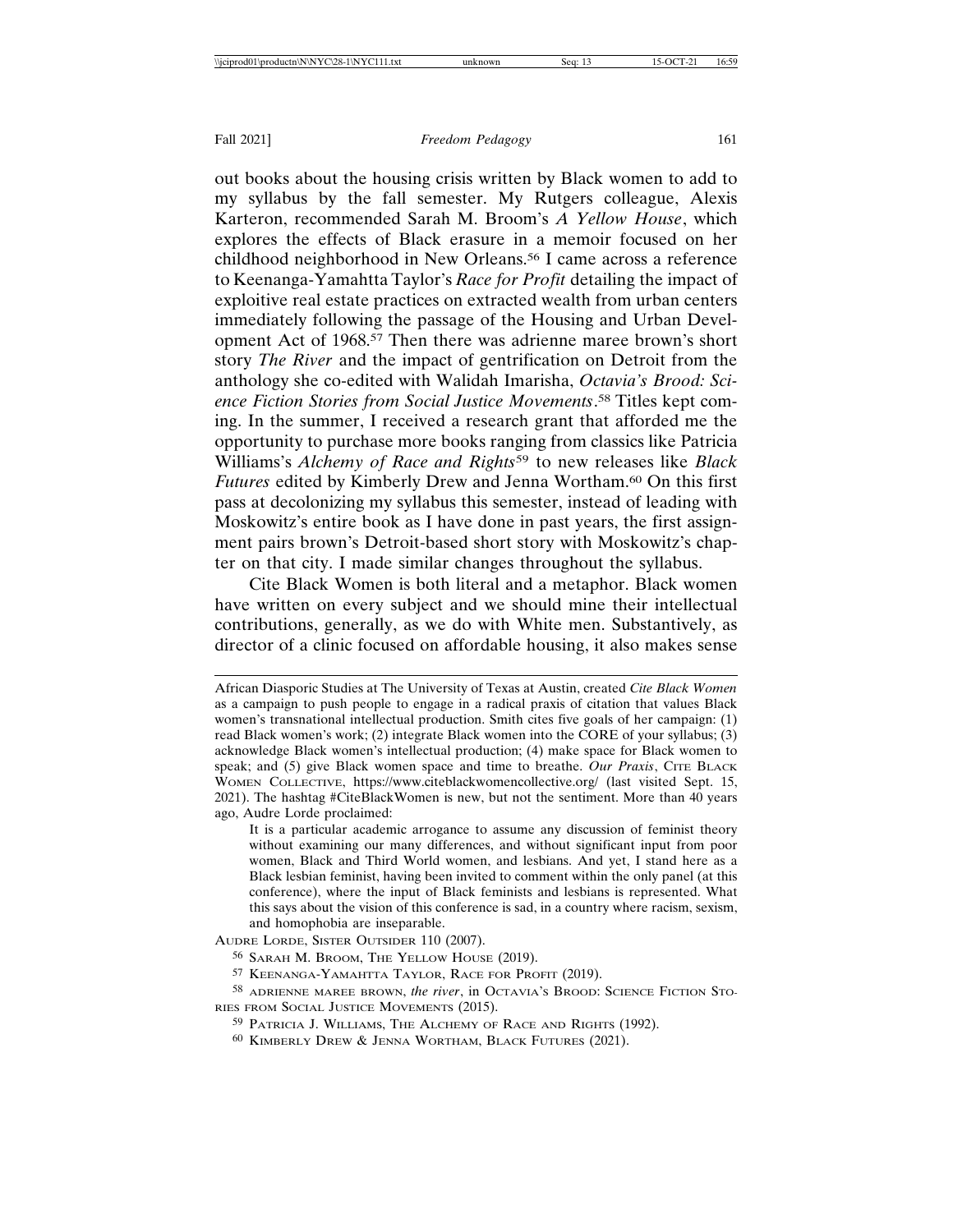for me to cite Black women since they are more impacted by our lack of affordable housing than any other demographic. But if you are directing an immigration clinic, cite immigrants. If you are directing a criminal clinic, cite incarcerated people. If you are directing a clinic that represents indigenous people, consider populating your syllabus with the intellectual production of Native people. The idea here is to trust oppressed people to prescribe their own emancipation, read what they have written on their pain and prescriptions, and then as an antiracist clinic set out to be an ally.

## *D. Align With Black Folx Organizing for the Afrofuture*

In an antiracist clinic, remedies should be based on the goals Black people have articulated for themselves. Clinicians and their students, it has been said, may be hesitant to discuss race in the classroom in the absence of readily available answers for how best to fight against these inequalities and struggle to connect our work with that of others to achieve more systemic change. Perhaps lawyers do not have to develop the answers. In *Serving Two Masters: Integration Ideals and Client Interests in School Desegregation Litigation*, Professor Derrick Bell questioned the social justice lawyer's relationship to her "client," especially in cases that directly impact social movements.<sup>61</sup> Reflecting on lessons learned twenty-two years post-*Brown v. Board of Education*, Bell argued there was then a tension between the integration strategy architected by counsel in the case and the desire for educational quality desired by the individual clients.62 In Bell's view, some civil rights and poverty law lawyers were "making decisions, setting priorities, and undertaking responsibilities that should be determined by their clients and shaped by the community."63 Bell went further to suggest "the inability of Black clients to pay handsome fees for legal services can cause their lawyers, unconsciously perhaps, to adopt an attitude of 'we know what's best' in determining legal strategy."64

*Brown* is novel, one might say, all of a clinic's cases may not directly touch on the Black freedom movement, and the Black community is not a monolith, so how do you know which direction to turn?65 These concerns are red herrings. An antiracist clinic will want to move in tandem with the community their clients live in and look to advo-

<sup>61</sup> Derrick A. Bell Jr., *Serving Two Masters: Integration Ideals and Client Interests in School Desegregation Litigation*, 85 YALE. L.J. 470 (1976).

<sup>62</sup> *Id*. at 482-88.

<sup>63</sup> *Id.* at 512. 64 *Id.*

<sup>65</sup> *Id.* at 507.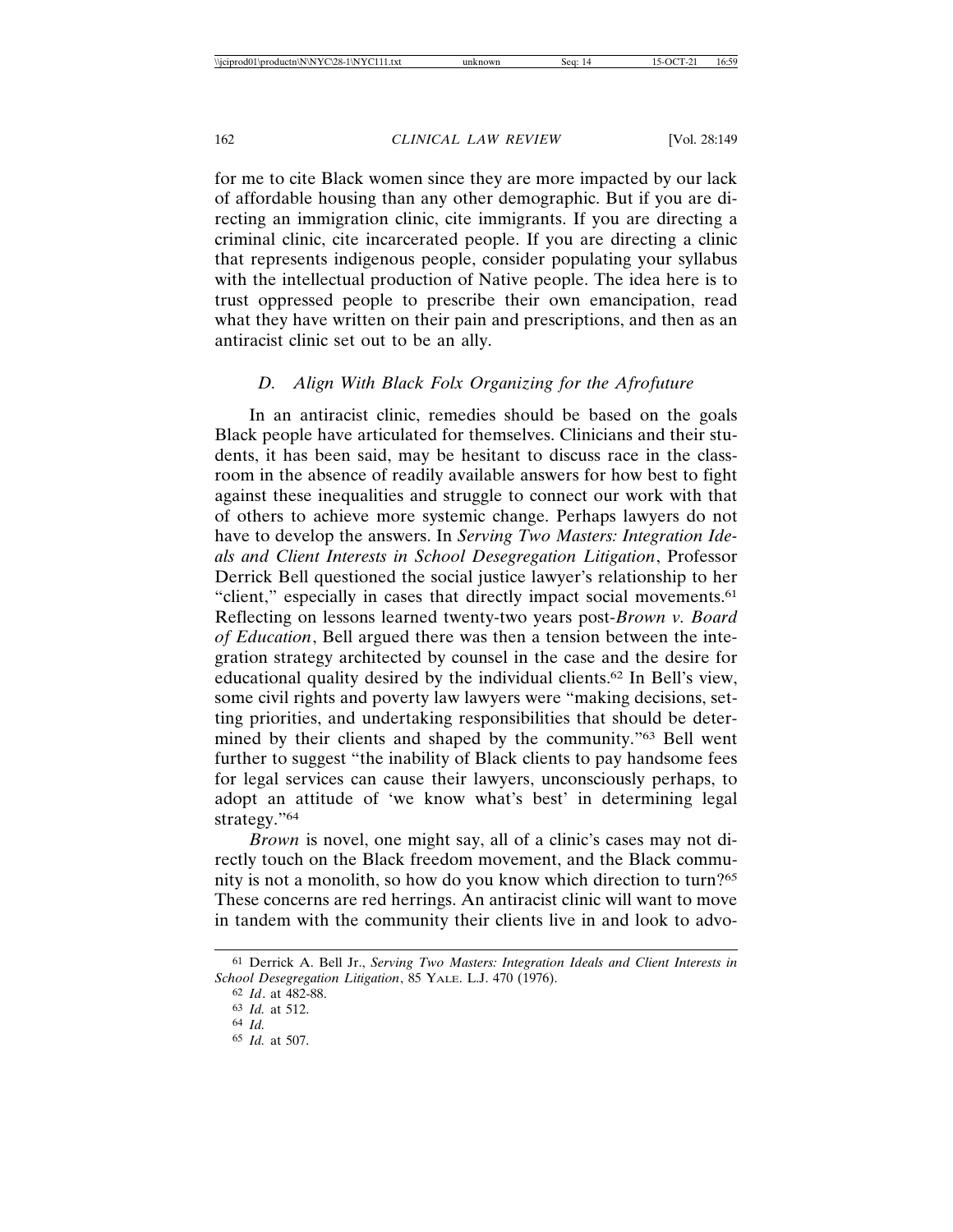cates for direction with respect to remedies. Doing so will require developing comfort not just speaking about race, or even centering Blackness, but listening to and working in collaboration with varying levels of community leadership, from elected officials and business leaders, to non-governmental organizations, to advocates and movement activists. Some Black commentators have observed a societal reluctance, "even among the progressive-minded, to consider the Black experience as unique and foundational to shaping America's economic and social policies – and our nation's collective future."66 Mari Matsuda eloquently offers that "those who have been discriminated against speak with a special voice to which we should listen" and urges critical scholars to "adopt the perspective of those who have seen and felt the falsity of the liberal promise," so that we might better define justice.<sup>67</sup>

Clinicians seeking to be antiracist may want to reflect on their own knowledge of and respect for the Black experience and then teach their students to do the same. Some clinics are ahead on this. For example, Renee Hatcher's Community Enterprise & Solidarity Economy Clinic at University of Illinois Chicago<sup>68</sup> is a part of the Law for Black Lives (L4BL) Movement Lawyering Squad, which "strives to provide opportunities for clinical students and professors to build relationships with movement actors and ground law students and professors in the theory, practice and politics of movement lawyering."69 There is also the phenomenal work of Stephanie Sena, an Anti-Poverty Fellow at Villanova University Charles Widger School of Law in Philadelphia.<sup>70</sup> Sena provides legal support for #OccupyPHA, which backs activist Jennifer Bennetch's efforts to convert empty houses owned by the Philadelphia Housing Authority into permanent housing for women and children in the pandemic.<sup>71</sup>

Not nearly enough of us are in conversation with the communities we serve. Think back to the 2018 Association of American Law

<sup>66</sup> *Our Work: Centering Blackness*, INSIGHT CTR. (June 19, 2016), https://insightcced.org/centering-blackness/.

<sup>67</sup> Mari J. Matsuda, *Looking to the Bottom: Critical Legal Studies and Reparations*, 22 HARV. C.R.-C.L. REV. 324 (1987).

<sup>68</sup> *Community Enterprise and Solidarity Economy Clinic*, UIC L., https://law.uic.edu/ experiential-education/clinics/community-enterprise/ (last visited Sept. 15, 2021).

<sup>69</sup> *Movement Lawyering Squad*, L4BL: LAW FOR BLACK LIVES, http:// www.law4blacklives.org/new-page (last visited Sept. 15, 2021).

<sup>70</sup> *Stephanie Sena*, VILL. U. CHARLES WIDGER SCH. L., https://www1.villanova.edu/villanova/law/academics/faculty/Facultyprofiles/StephanieSena.html (last visited Sept. 15, 2021).

<sup>71</sup> Robin Kaiser-Schatzlein, *How Housing Activists Took on Philadelphia and Won*, NEW REPUBLIC (Mar. 29, 2021), https://newrepublic.com/article/161730/housing-activiststook-philadelphia-won.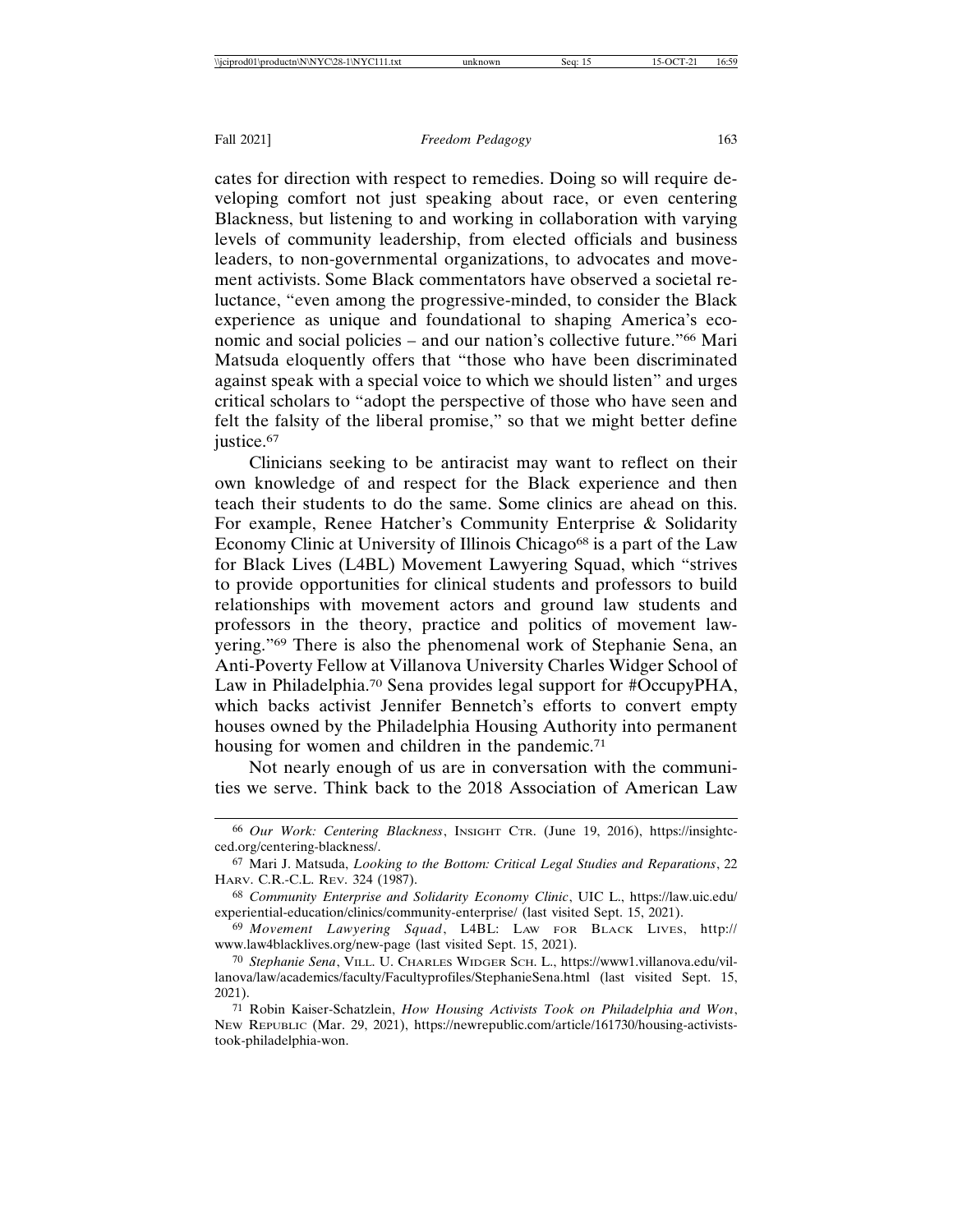Schools (AALS) Conference on Clinical Legal Education in Chicago. Professors Deborah Archer and Margaret Barry co-moderated a clinic community town hall, *Gathering Momentum for Racial Justice*. Two of the panelists, L4BL leaders Mabre Stahly-Butts and Erica Perry, were asked to discuss transformative models for engaging clinics in racial advocacy. By the time we gathered in Chicago, L4BL had already led several successful actions in alignment with the Movement for Black Lives, including the successful Black Mama's Day Bailout program.72 The AALS L4BL plenary was a powerful program, but also sparsely attended. Some suggested the program had been competing with *Hamilton*, which was being performed a couple of blocks away. Still others of us wondered if there was an unspoken belief amongst our colleagues that these speakers had no wisdom to offer.

The Chicago conference was after the "Black Spring" that followed Freddie Gray's murder in Baltimore in 201573 but preceded the 2020 protest wave. In the opening plenary of the AALS Clinical Section's virtual conference in the weeks after George Floyd's murder, I was joined in conversation with Community Legal Services Attorney Rasheedah Phillips who was very active in supporting #OccupyPHA. This time, hundreds of clinicians joined the virtual meeting – paying attention – as Phillips connected the dots for us between housing, #OccupyPHA, and the Afrofuture.<sup>74</sup> Still, it might be naïve to think all has magically changed among even our group. Teachers of antiracist clinics will want to work to break through the individual and collective reluctance to trust the Movement for Black Lives as a legitimate source of ideas for law reform.

Aligning with community is not without fault lines. For one, communities are not monolithic and instead are constituted of many, often times conflicting strands, representing generational, class, and genderbased splits. These divisions are timeless. There is no way to avoid growth and division in movement spaces. Both clinicians and student lawyers will need to be sensitive to those divides and agile in our work. But the natural divides should not keep us on the sidelines. Finally, there are practical challenges to doing this work – meeting times will likely not be during the school day, the arc of movements will not

<sup>72</sup> *Black Mama's Day Bailout*, L4BL: LAW FOR BLACK LIVES, http:// www.law4blacklives.org/blackmamasbailout (last visited Sept. 15, 2021).

<sup>73</sup> Khaled Beydoun & Priscilla Ocen, *Baltimore and the Emergence of a Black Spring*, AL JAZEERA (May 5, 2015), https://www.aljazeera.com/opinions/2015/5/5/baltimore-andthe-emergence-of-a-black-spring.

<sup>74</sup> Cassie Owens, *Are You Thinking About Time Right Now? For 'Black Futures' Contributor Rasheedah Phillips, It's a Lifelong Pursuit.*, THE PHILADELPHIA INQUIRER (Jan. 1, 2021), https://www.inquirer.com/news/black-futures-book-afrofuturist-rasheedah-phillipsphiladelphia-20210101.html.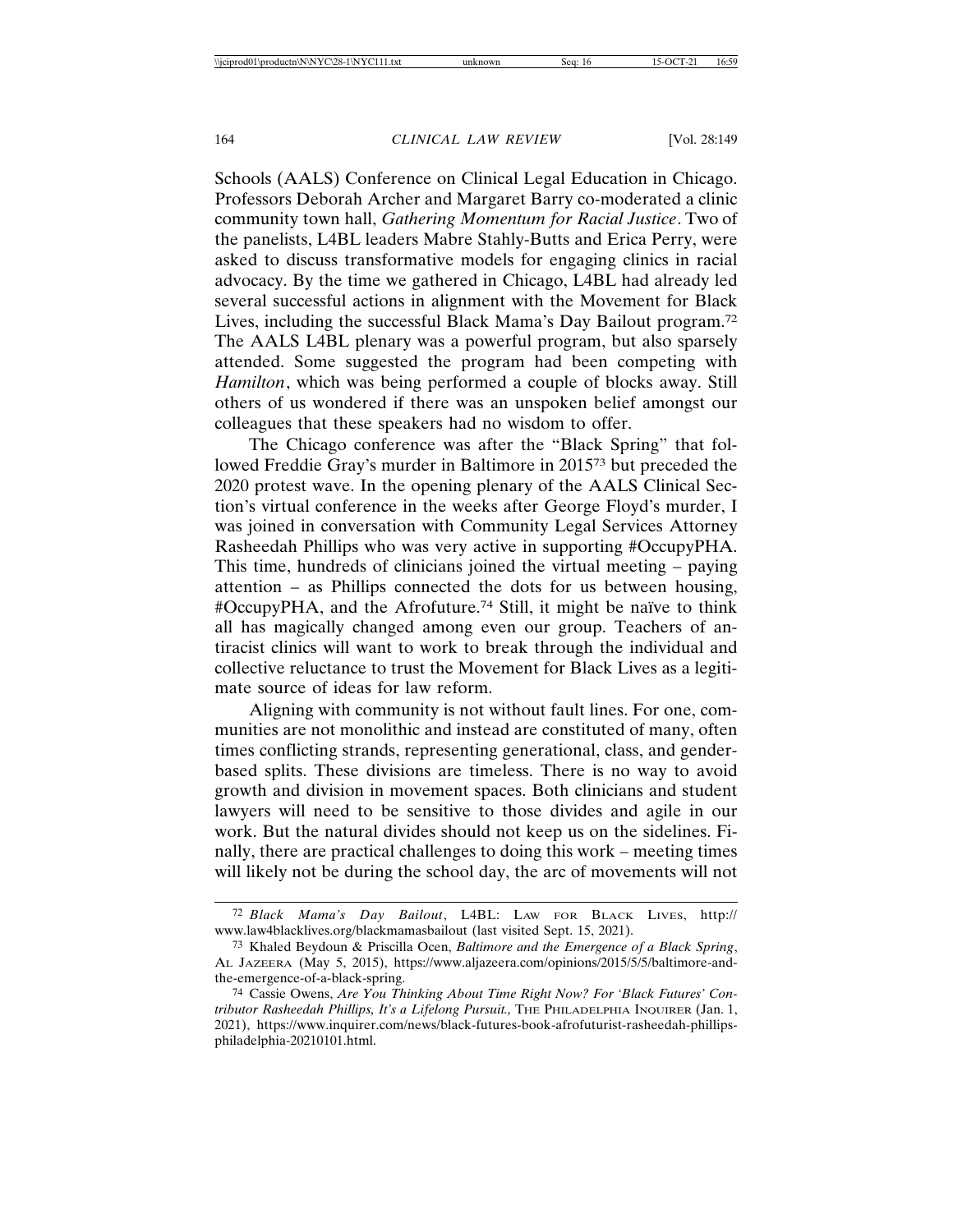naturally align with semesters, and the goals of organizations may not neatly fit into learning goals in a particular semester. Inspired by Renee's work, I have tried twice to bring L4BL projects into my clinic. I will admit here, both times I have failed. And with each failure, I feel ashamed of myself that I did not do a better job. Reflection is key. I can and want to do better. I am trying again this semester, this time with more local actions hoping to get me over some of the logistical hurdles. The point though is not to give up even if these changes do not work the first time. Try again and again.

"Black lives matter" as an idea is an Afrofuturist assertion.75 Meaning the outcome of the Movement for Black Lives is imagining a future none of us has ever seen in the history of this county – a time when Black people will reach full citizenship. At the same time, the Movement for Black Lives platform, including calls for abolition<sup>76</sup> and to defund,77 builds on a longstanding tradition of Black self-sufficiency in its embrace of the negative project of deconstructing White supremist systems and the positive project of building systems that support full citizenship.<sup>78</sup> As for the former, Black people went about freeing themselves from chattel slavery – understanding their condition was inhumane.79 In the 1950s, Black people devised their own boycotts to improve their access to accommodations.<sup>80</sup> In the 1960s, Black people organized their own March on Washington for Jobs and

<sup>75</sup> ADRIENNE MAREE BROWN, EMERGENT STRATEGY 161 ("We say Black lives matter!/ An afrofuturist assertion."). In 2013, interdisciplinary artist Alisha Wormsley first began using the phrase "[t]here are Black people in the future" as a response to the lack of nonwhite faces in science fiction films. DREW & WORTHAM, *supra* note 60, at 46. Wormsely attributes the statement to Florence Okoye, founder of Afrofutures\_UK.

<sup>76</sup> The positive abolition project requires confronting the structural conditions that give rise to penal suffering, including militarization of schools, colonization of education at all levels, and broken health systems. Allegra M. McLeod, *Envisioning Abolition Democracy*, 32 HARV. L. REV. 1613, 1617 (2019). The project acknowledges abolitionists' calls for the country to look to local social change projects as a bridge to the decarcerated free state, a process called "prefiguration." *See generally* HARSHA WALIA, UNDOING BORDER IMPERI-ALISM (2013). According to Walia, fundamental change requires "imagining and generating alternative institutions and relations . . . resistance that is responsive to dismantling current systems of colonial empire and system hierarchies, while also prefiguring societies based on equity, mutual aide, and self-determination." *Id.* at 249.

<sup>77</sup> Jalila Jefferson-Bullock & Jelani Jefferson Exum, *That Is Enough Punishment: Situating Defunding the Police Within Antiracist Sentencing Reform*, 48 FORDHAM URB. L.J. 625 (2021).

<sup>78</sup> James W. Fox Jr., *Intimations of Citizenship: Repressions and Expressions of Equal Citizenship in the Era of Jim Crow*, 50 HOWARD L.J. 113 (2006).

<sup>79</sup> Ira Berlin, *How the Slaves Freed Themselves*, WASH. POST (Dec. 27, 1992), https:// www.washingtonpost.com/archive/opinions/1992/12/27/how-the-slaves-freed-themselves/ 7d58b82c-3446-4f96-a07d-52fc868eb960/.

<sup>80</sup> Alton Hornsby Jr., *Looking Back on the Fight for Equal Access to Public Accommo*dations, ECON. POL'Y INST. (July 2, 2014), https://www.epi.org/publication/fight-equal-access-public-accommodations/.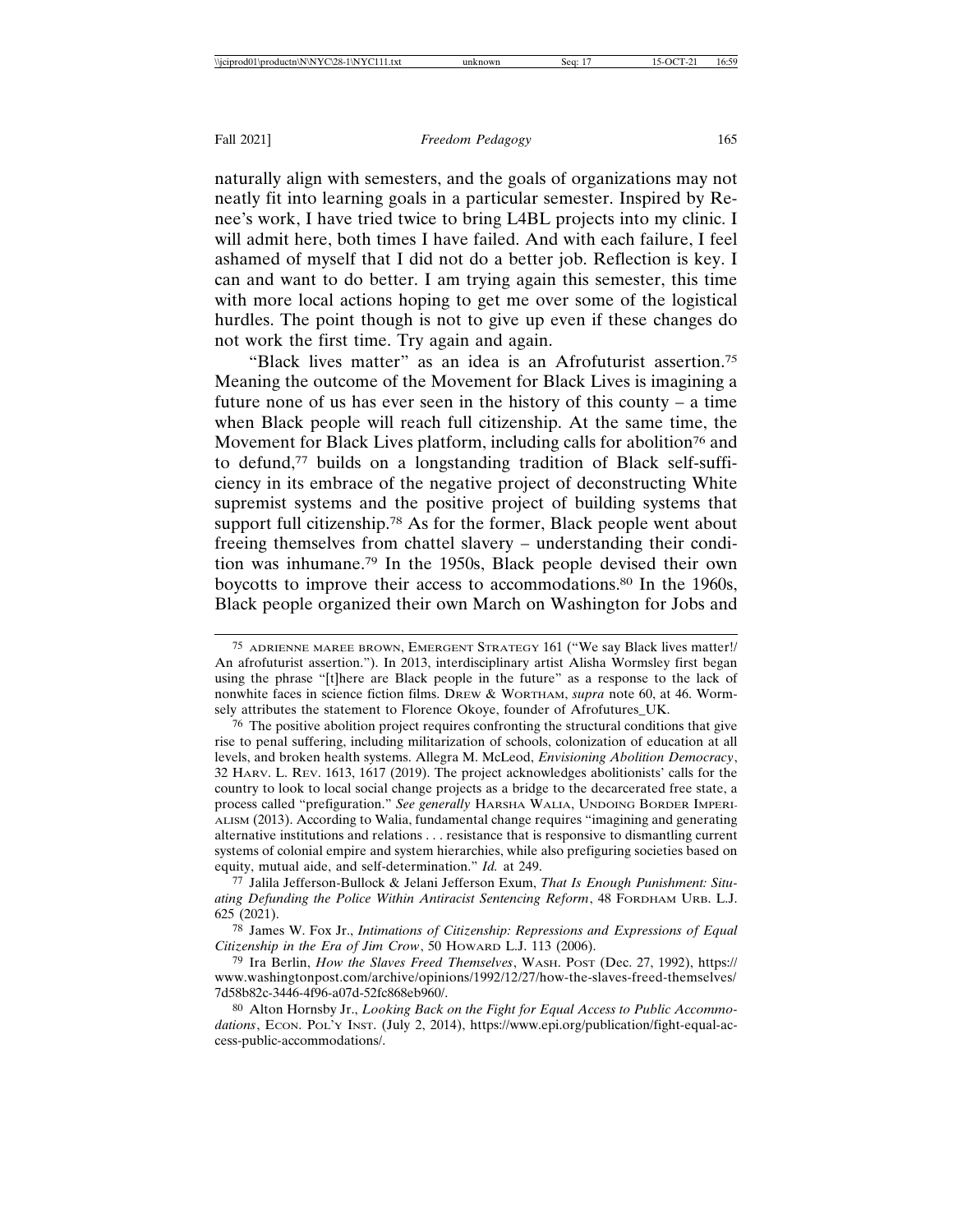Freedom.81 In the 1970s and 1980s, Black incarcerated men and women developed their own prison protests.82 The point here is that in each case it was the Black imagination that first conceived an end to Black oppression and took action to make the imagined a reality. Now is no different. Antiracist clinics will not only work in the current status quo – Black oppression in the carceral and social welfare systems – but also will look to the future as Black people see it for themselves.

Allyship with Black organizations engaged in a freedom agenda, such as the Movement for Black Lives or Law for Black Lives, is one way to bring antiracism into clinics. How allyship manifests in each clinic and for each client will undoubtedly vary. There are already clinics that model allyship. For example, last year the East Bay Community Law Center's Education Advocacy Clinic was one of many allies supporting the Oakland Black Organizing Project's decade-long effort to disband the school district's police force, which had commanded a \$6 million budget. The Project's Communications Director recognized the clinic for being a "strategic partner" that honored the expertise of the community organization's members, which she noted was especially important in dealing with a Black organization.<sup>83</sup> Allyship will look different for those who represent individuals. Yet, even individual case representation and organizational partnerships can be aligned with the goals of the Movement for Black Lives. Professor Erika Wilson's Critical Race Lawyering Civil Rights Clinic at the University of North Carolina at Chapel Hill is an example of how a clinic that represents individual clients can still align with antiracism and the Movement for Black Lives platform.<sup>84</sup> Other clinics aspiring to be antiracist might consider finding similar ways to either collaborate with Black organizations or represent individual clients in a manner that is consistent with the larger Black freedom agenda and to utilize clinic resources to move towards an Afrofuture where Black people achieve full citizenship.

<sup>81</sup> *March on Washington for Jobs and Freedom*, STAN. MARTIN LUTHER KING, JR. RSCH. & EDUC. INST., https://kinginstitute.stanford.edu/encyclopedia/march-washingtonjobs-and-freedom (last visited Sept. 16, 2021).

 $82$  Dan Berger, "We Are the Revolutionaries": Visibility, Protest, and Racial Formation in 1970's Prison Radicalism 47 (Dec. 22, 2010) (unpublished Ph.D. dissertation, University of Pennsylvania), http://repository.upenn.edu/cgi/viewcontent.cgi?article=1321& context=EDissertations.

<sup>83</sup> Sarah Weld, *School's East Bay Community. Law Center Helps Advocate for Cutting Ties with Oakland School Police*, E. BAY CMTY. L. CTR. (Mar. 25, 2021), https://ebclc.org/ in-the-news/schools-east-bay-community-law-center-helps-advocate-for-cutting-ties-withoakland-school-police/.

<sup>84</sup> *Critical Race Lawyering Civil Rights Clinic*, UNC SCH. L., https://law.unc.edu/experiential-learning/clinics/critical-race-lawyering-civil-rights-clinic/ (last visited Sept. 16, 2021).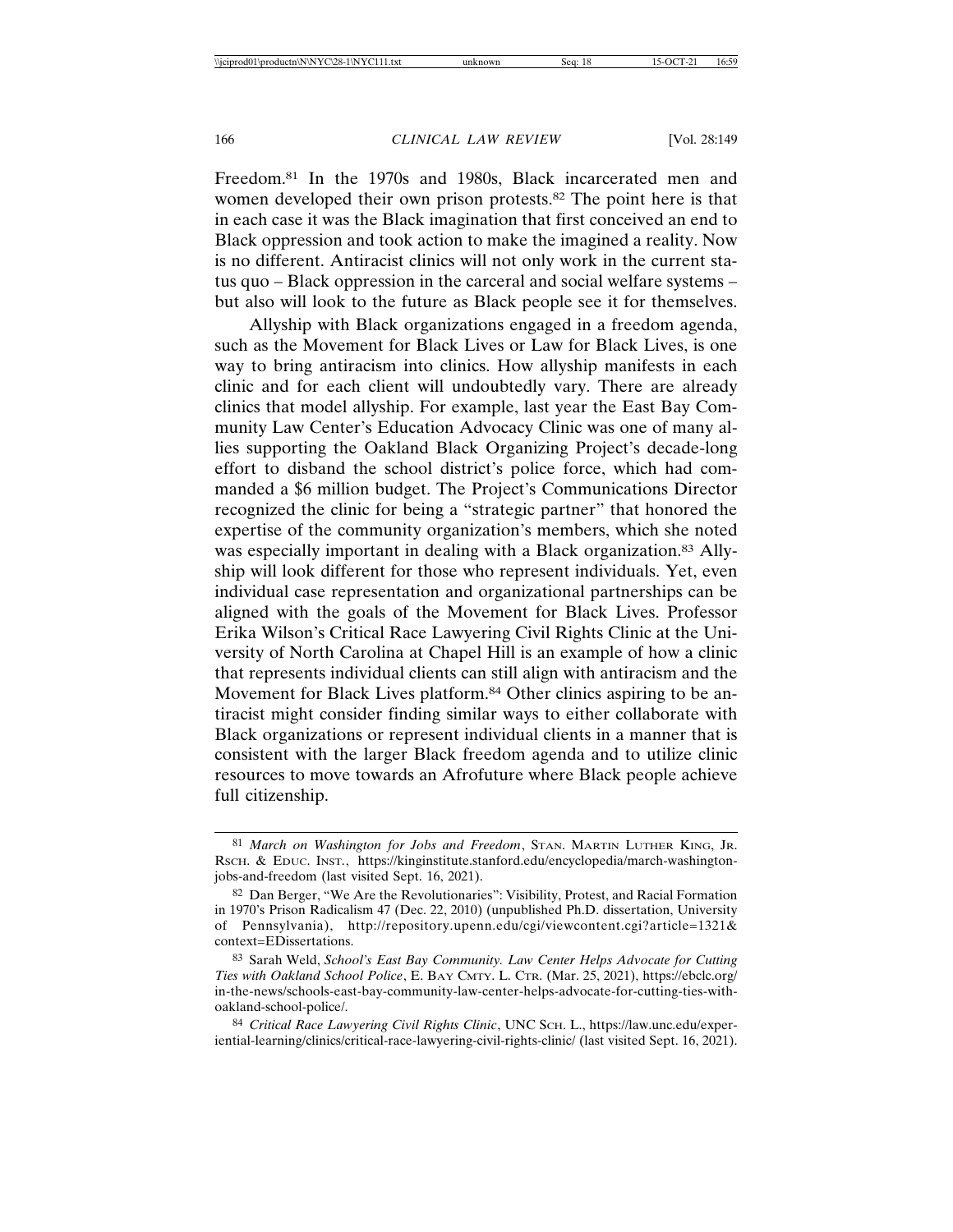## IV. NEXT MOST ELEGANT STEPS

*There is nothing new under the sun, but there are new suns.*

- Octavia Butler<sup>85</sup>

*We are in an imagination battle. Trayvon Martin and Mike Brown and Renisha McBride and so many others are dead because, in some white imagination, they were dangerous. And that imagination is so respected that those who kill, based on an imagined, racialized fear of Black people, are rarely held accountable. . . . We have to imagine beyond those fears. . . . We have to ideate – imagine and conceive – together.*

- adrienne maree brown<sup>86</sup>

The most difficult steps towards antiracism for all law teachers are, I believe, in the years ahead. Nowhere is the metamorphosis of legal teaching more urgent than in clinics, where we are retained by members of the very communities that are articulating the Movement for Black Lives' demands. Many of our clients are traumatized daily by a legal system fueled on an anti-Black racism that the Movement for Black Lives names. We should take steps now. It is less important whether our institutions issued a statement immediately following George Floyd's murder, or our syllabus was colonized prior to Breonna Taylor's massacre, 87 or how we selected cases before Ahmaud Arbery was gunned down and his execution was covered up by the state<sup>88</sup> than how we evolve our pedagogy now, but also in the future, to meet the demands of the Movement for Black Lives.89 Can we stay committed to antiracism in the face of anticipated student pushback? How do we balance teaching antiracism with courses that are viewed as more helpful to bar passage? Is there tension between our teaching goals, such as student desire for in-court experiences, and antiracist practice goals such as diverting clients from the legal system altogether? These are among the many questions we will have to confront.

<sup>85</sup> Gerry Canavan, *Recovering Octavia E. Butler's Lost Parables*, L.A. REV. BOOKS (June 9, 2014), https://lareviewofbooks.org/article/theres-nothing-new-sun-new-suns-recovering-octavia-e-butlers-lost-parables/.

<sup>86</sup> brown, *supra* note 75, at 18.

<sup>87</sup> Richard A. Oppel Jr. et al., *What to Know About Breonna Taylor's Death*, N.Y. TIMES (Apr. 26, 2021), https://www.nytimes.com/article/breonna-taylor-police.html.

<sup>88</sup> Char Adams, *Ahmaud Arbery's Mother Accuses Officials of 'Vast Cover-Up' in Lawsuit*, NBC (Feb. 23, 2021, 8:24 PM), https://www.nbcnews.com/news/nbcblk/ahmaudarbery-s-mother-accuses-officials-vast-cover-lawsuit-n1258655.

<sup>89</sup> Sameer M. Ashar, *Law Clinics and Collective Mobilization*, 14 CLIN. L. REV. 355 (2008); Marcy L. Karin & Robin R. Runge, *Toward Integrated Law Clinics that Train Social Change Advocates*, 17 CLIN. L. REV. 563 (2011).